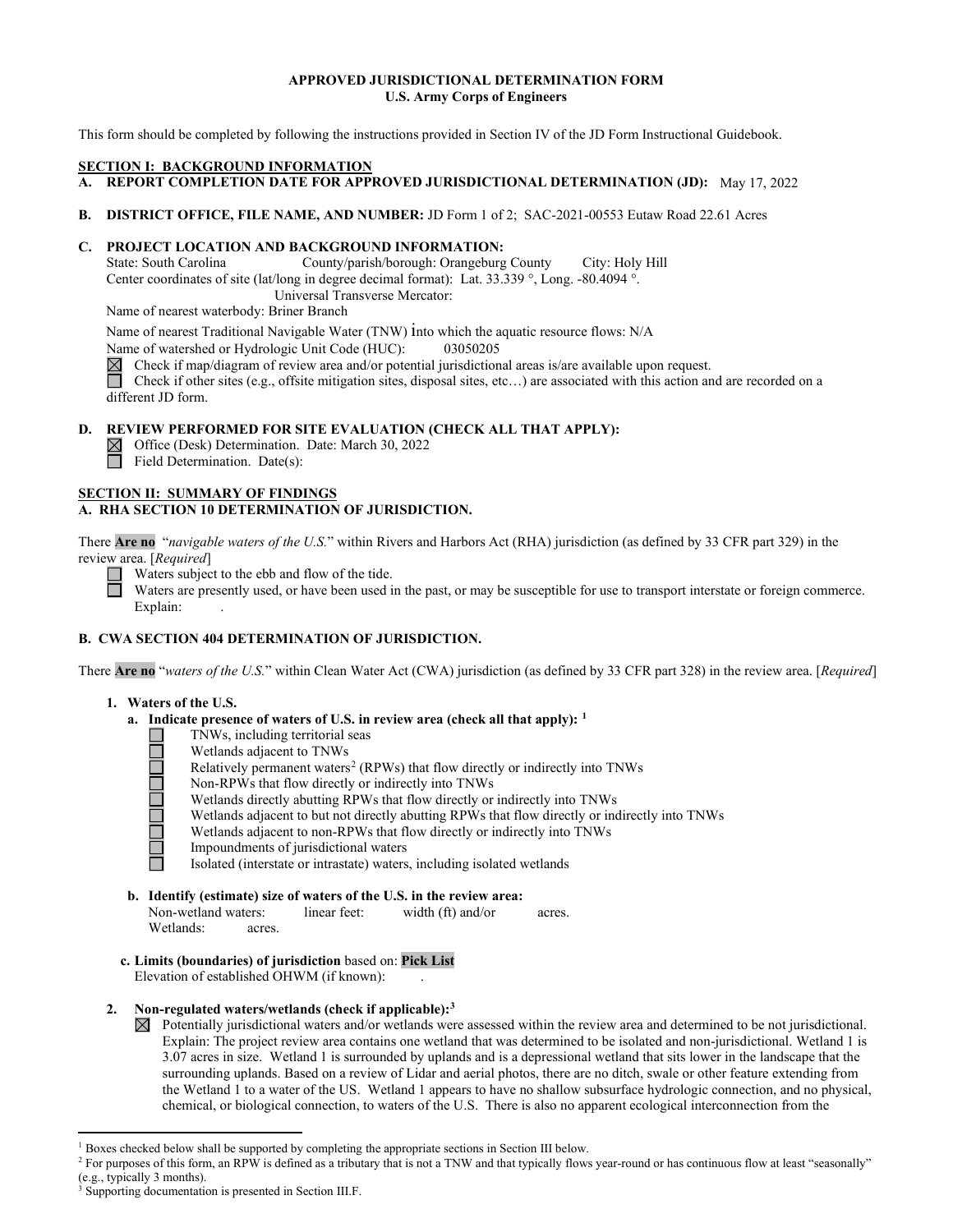wetland to waters of the U.S. Based on this information, Wetland 1 is isolated and non-jursidictional, thus not regulated by Section 404 of the CWA

#### **SECTION III: CWA ANALYSIS**

#### **A. TNWs AND WETLANDS ADJACENT TO TNWs**

**The agencies will assert jurisdiction over TNWs and wetlands adjacent to TNWs. If the aquatic resource is a TNW, complete Section III.A.1 and Section III.D.1. only; if the aquatic resource is a wetland adjacent to a TNW, complete Sections III.A.1 and 2 and Section III.D.1.; otherwise, see Section III.B below**.

**1. TNW**

Identify TNW: .

Summarize rationale supporting determination: .

#### **2. Wetland adjacent to TNW**

Summarize rationale supporting conclusion that wetland is "adjacent": .

#### **B. CHARACTERISTICS OF TRIBUTARY (THAT IS NOT A TNW) AND ITS ADJACENT WETLANDS (IF ANY):**

**This section summarizes information regarding characteristics of the tributary and its adjacent wetlands, if any, and it helps determine whether or not the standards for jurisdiction established under Rapanos have been met.**

**The agencies will assert jurisdiction over non-navigable tributaries of TNWs where the tributaries are "relatively permanent waters" (RPWs), i.e. tributaries that typically flow year-round or have continuous flow at least seasonally (e.g., typically 3 months). A wetland that directly abuts an RPW is also jurisdictional. If the aquatic resource is not a TNW, but has year-round (perennial) flow, skip to Section III.D.2. If the aquatic resource is a wetland directly abutting a tributary with perennial flow, skip to Section III.D.4.**

**A wetland that is adjacent to but that does not directly abut an RPW requires a significant nexus evaluation. Corps districts and EPA regions will include in the record any available information that documents the existence of a significant nexus between a relatively permanent tributary that is not perennial (and its adjacent wetlands if any) and a traditional navigable water, even though a significant nexus finding is not required as a matter of law.**

**If the waterbody[4](#page-1-0) is not an RPW, or a wetland directly abutting an RPW, a JD will require additional data to determine if the waterbody has a significant nexus with a TNW. If the tributary has adjacent wetlands, the significant nexus evaluation must consider the tributary in combination with all of its adjacent wetlands. This significant nexus evaluation that combines, for analytical purposes, the tributary and all of its adjacent wetlands is used whether the review area identified in the JD request is the tributary, or its adjacent wetlands, or both. If the JD covers a tributary with adjacent wetlands, complete Section III.B.1 for the tributary, Section III.B.2 for any onsite wetlands, and Section III.B.3 for all wetlands adjacent to that tributary, both onsite and offsite. The determination whether a significant nexus exists is determined in Section III.C below.**

- **1. Characteristics of non-TNWs that flow directly or indirectly into TNW**
	- **(i) General Area Conditions:**

| Watershed size:          | <b>Pick List</b> |
|--------------------------|------------------|
| Drainage area:           | <b>Pick List</b> |
| Average annual rainfall: | inches           |
| Average annual snowfall: | inches           |

# **(ii) Physical Characteristics:**

(a) Relationship with TNW: Tributary flows directly into TNW. □ Tributary flows through **Pick List** tributaries before entering TNW. □

Project waters are **Pick List** river miles from TNW. Project waters are **Pick List** river miles from RPW. Project waters are **Pick List** aerial (straight) miles from TNW. Project waters are **Pick List** aerial (straight) miles from RPW. Project waters cross or serve as state boundaries. Explain:

<span id="page-1-0"></span><sup>4</sup> Note that the Instructional Guidebook contains additional information regarding swales, ditches, washes, and erosional features generally and in the arid **West**.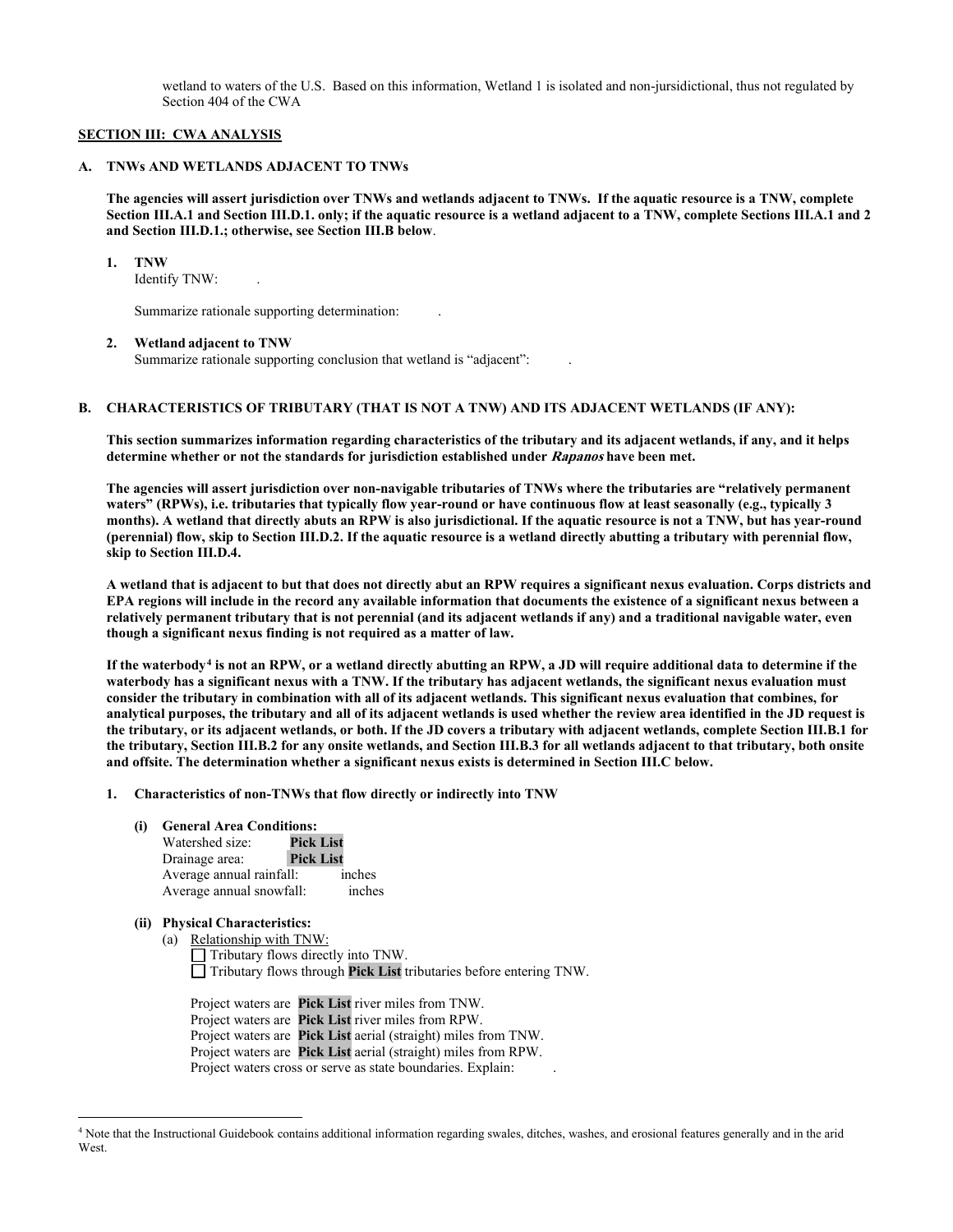|     | Identify flow route to TNW <sup>5</sup> :<br>Tributary stream order, if known:                                                                                                                                                                                                                                                                                                                                                                                                                                                                                                                                       |
|-----|----------------------------------------------------------------------------------------------------------------------------------------------------------------------------------------------------------------------------------------------------------------------------------------------------------------------------------------------------------------------------------------------------------------------------------------------------------------------------------------------------------------------------------------------------------------------------------------------------------------------|
|     | (b) General Tributary Characteristics (check all that apply):                                                                                                                                                                                                                                                                                                                                                                                                                                                                                                                                                        |
|     | Tributary is:<br>Natural<br>Artificial (man-made). Explain:<br>Manipulated (man-altered). Explain:                                                                                                                                                                                                                                                                                                                                                                                                                                                                                                                   |
|     | Tributary properties with respect to top of bank (estimate):<br>Average width:<br>feet<br>Average depth:<br>feet<br>Average side slopes: Pick List.                                                                                                                                                                                                                                                                                                                                                                                                                                                                  |
|     | Primary tributary substrate composition (check all that apply):<br>$\Box$ Silts<br>Sands<br>Concrete<br>Cobbles<br>Gravel<br>Muck<br>Vegetation. Type/% cover:<br>Bedrock<br>Other. Explain:                                                                                                                                                                                                                                                                                                                                                                                                                         |
|     | Tributary condition/stability [e.g., highly eroding, sloughing banks]. Explain:<br>Presence of run/riffle/pool complexes. Explain:<br>Tributary geometry: Pick List<br>Tributary gradient (approximate average slope):<br>$\frac{0}{0}$                                                                                                                                                                                                                                                                                                                                                                              |
| (c) | Flow:<br>Tributary provides for: Pick List<br>Estimate average number of flow events in review area/year: Pick List<br>Describe flow regime:<br>Other information on duration and volume:<br>Surface flow is: Pick List. Characteristics:                                                                                                                                                                                                                                                                                                                                                                            |
|     | Subsurface flow: Pick List. Explain findings:<br>$\Box$ Dye (or other) test performed:                                                                                                                                                                                                                                                                                                                                                                                                                                                                                                                               |
|     | Tributary has (check all that apply):<br>Bed and banks<br>OHWM <sup>6</sup> (check all indicators that apply):<br>clear, natural line impressed on the bank<br>the presence of litter and debris<br>changes in the character of soil<br>destruction of terrestrial vegetation<br>shelving<br>the presence of wrack line<br>vegetation matted down, bent, or absent<br>sediment sorting<br>leaf litter disturbed or washed away<br>scour<br>sediment deposition<br>multiple observed or predicted flow events<br>abrupt change in plant community<br>water staining<br>other (list):<br>Discontinuous OHWM.7 Explain: |
|     | If factors other than the OHWM were used to determine lateral extent of CWA jurisdiction (check all that apply):<br>$\Box$ High Tide Line indicated by:<br>Mean High Water Mark indicated by:<br>oil or scum line along shore objects<br>survey to available datum;<br>fine shell or debris deposits (foreshore)<br>physical markings;<br>vegetation lines/changes in vegetation types.<br>physical markings/characteristics<br>tidal gauges<br>other (list):                                                                                                                                                        |
|     | (iii) Chemical Characteristics:                                                                                                                                                                                                                                                                                                                                                                                                                                                                                                                                                                                      |

Characterize tributary (e.g., water color is clear, discolored, oily film; water quality; general watershed characteristics, etc.). Explain:

Identify specific pollutants, if known:

<span id="page-2-2"></span><span id="page-2-1"></span><span id="page-2-0"></span><sup>5</sup> Flow route can be described by identifying, e.g., tributary a, which flows through the review area, to flow into tributary b, which then flows into TNW. 6 A natural or man-made discontinuity in the OHWM does not necessarily sever jurisdiction (e.g., where the stream temporarily flows underground, or where the OHWM has been removed by development or agricultural practices). Where there is a break in the OHWM that is unrelated to the waterbody's flow regime (e.g., flow over a rock outcrop or through a culvert), the agencies will look for indicators of flow above and below the break. 7 Ibid.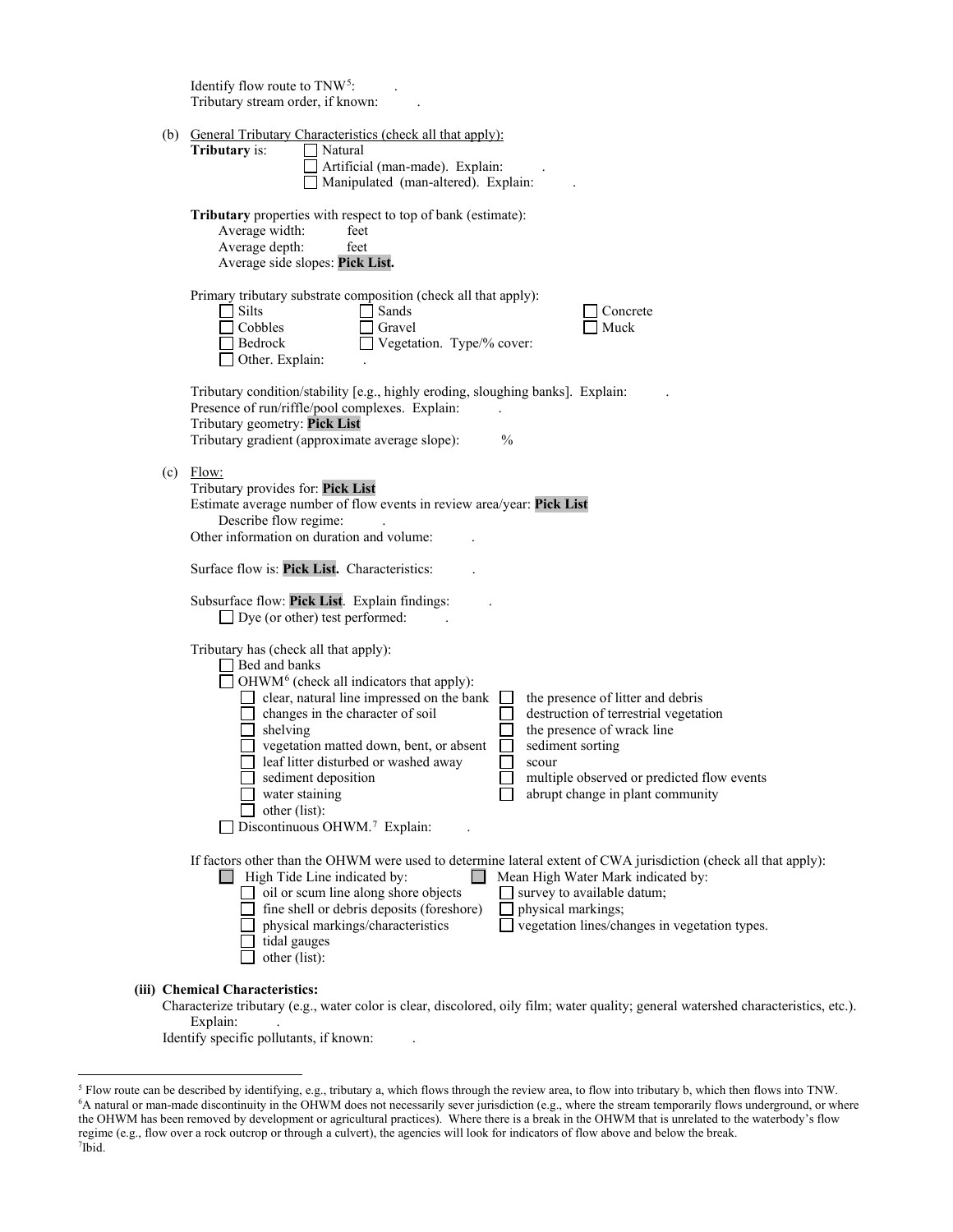#### **(iv) Biological Characteristics. Channel supports (check all that apply):**

- Riparian corridor. Characteristics (type, average width):  $\Box$  Wetland friend. Characteristics:
	- Wetland fringe. Characteristics:
- □ wettand in □
- $\Box$  Federally Listed species. Explain findings:
	- Fish/spawn areas. Explain findings:
- □ TISID Spawn areas. Explain findings.<br>□ Other environmentally-sensitive species. Explain findings:

 $\Box$  Once environmentally-sensitive species. Explain find<br> $\Box$  Aquatic/wildlife diversity. Explain findings:  $\Box$   $\Box$ 

#### **2. Characteristics of wetlands adjacent to non-TNW that flow directly or indirectly into TNW**

#### **(i) Physical Characteristics:**

- (a) General Wetland Characteristics: Properties: Wetland size: acres Wetland type. Explain: Wetland quality. Explain: Project wetlands cross or serve as state boundaries. Explain: .
- (b) General Flow Relationship with Non-TNW: Flow is: **Pick List**. Explain: .

 Surface flow is**: Pick List**  Characteristics: .

 Subsurface flow: **Pick List**. Explain findings: .  $\Box$  Dye (or other) test performed:

- (c) Wetland Adjacency Determination with Non-TNW:
	- □ Directly abutting
- $\Box$  Directly abutting
- $\Box$  Not directly abutting<br> $\Box$  Discrete wetland hydrologic connection. Explain:
	- $\Box$  Ecological connection. Explain:
- $\Box$  Ecological connection. Explain: ... □
	- (d) Proximity (Relationship) to TNW

Project wetlands are **Pick List** river miles from TNW. Project waters are **Pick List** aerial (straight) miles from TNW. Flow is from: **Pick List.** Estimate approximate location of wetland as within the **Pick List** floodplain.

#### **(ii) Chemical Characteristics:**

Characterize wetland system (e.g., water color is clear, brown, oil film on surface; water quality; general watershed characteristics; etc.). Explain:

Identify specific pollutants, if known: .

#### **(iii) Biological Characteristics. Wetland supports (check all that apply):**

- $\Box$  Riparian buffer. Characteristics (type, average width):
- $\Box$  Riparian burier. Characteristics (type, average  $\Box$  Vegetation type/percent cover. Explain:
- $\Box$  vegetation □
	- Federally Listed species. Explain findings:
- $\Box$  Federally Eisted species. Explain findings:
- $\Box$  The spawn areas. Explain moings.<br> $\Box$  Other environmentally-sensitive species. Explain findings:
- $\Box$  Other environmentary-sensitive species. Explain in  $\Box$  Aquatic/wildlife diversity. Explain findings: □

# **3. Characteristics of all wetlands adjacent to the tributary (if any)**

All wetland(s) being considered in the cumulative analysis: **Pick List** Approximately () acres in total are being considered in the cumulative analysis.

For each wetland, specify the following:

Directly abuts? (Y/N) Size (in acres) Directly abuts? (Y/N) Size (in acres)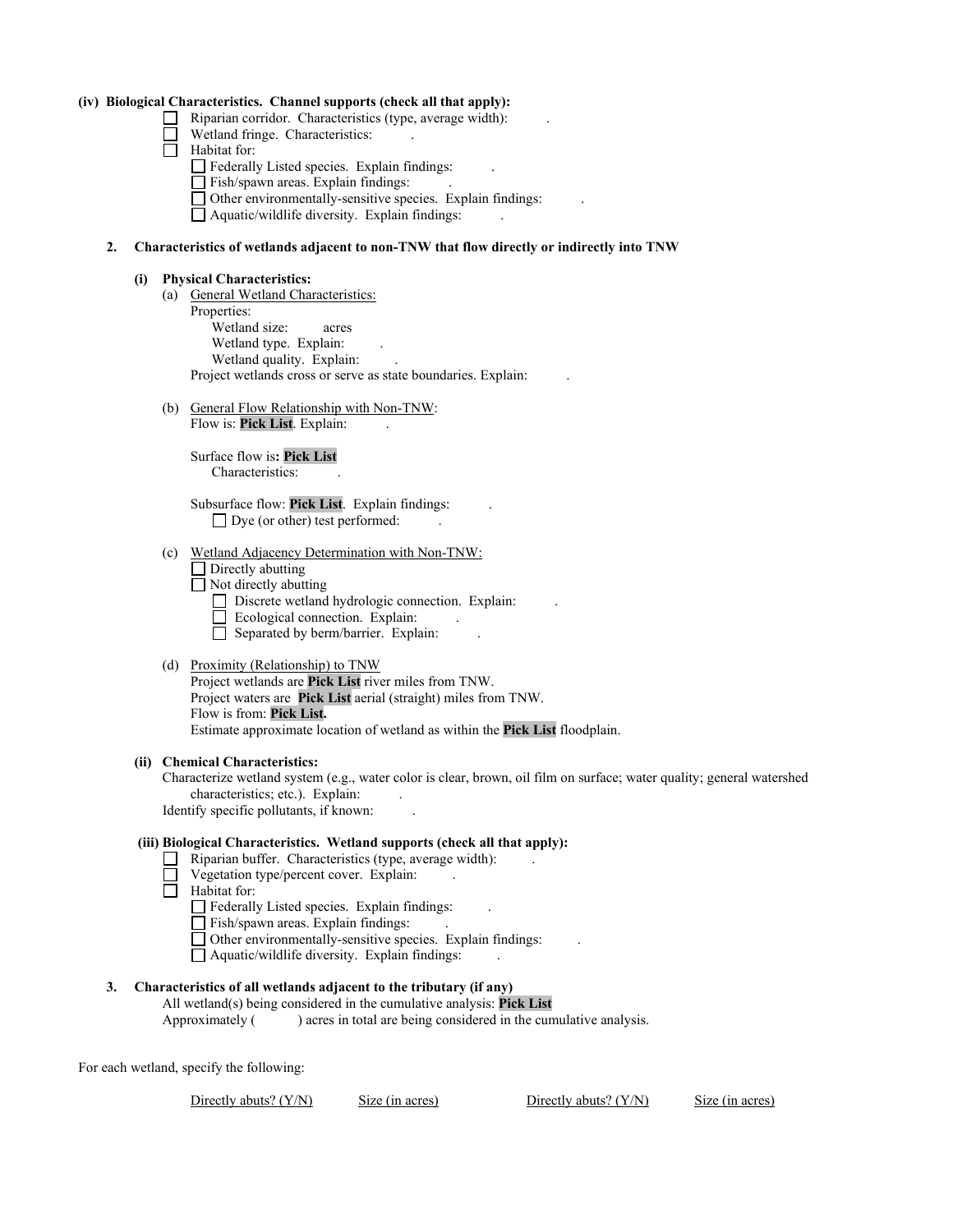Summarize overall biological, chemical and physical functions being performed: .

# **C. SIGNIFICANT NEXUS DETERMINATION**

**A significant nexus analysis will assess the flow characteristics and functions of the tributary itself and the functions performed by any wetlands adjacent to the tributary to determine if they significantly affect the chemical, physical, and biological integrity of a TNW. For each of the following situations, a significant nexus exists if the tributary, in combination with all of its adjacent wetlands, has more than a speculative or insubstantial effect on the chemical, physical and/or biological integrity of a TNW. Considerations when evaluating significant nexus include, but are not limited to the volume, duration, and frequency of the flow of water in the tributary and its proximity to a TNW, and the functions performed by the tributary and all its adjacent wetlands. It is not appropriate to determine significant nexus based solely on any specific threshold of distance (e.g. between a tributary and its adjacent wetland or between a tributary and the TNW). Similarly, the fact an adjacent wetland lies within or outside of a floodplain is not solely determinative of significant nexus.**

**Draw connections between the features documented and the effects on the TNW, as identified in the** *Rapanos* **Guidance and discussed in the Instructional Guidebook. Factors to consider include, for example:**

- Does the tributary, in combination with its adjacent wetlands (if any), have the capacity to carry pollutants or flood waters to TNWs, or to reduce the amount of pollutants or flood waters reaching a TNW?
- Does the tributary, in combination with its adjacent wetlands (if any), provide habitat and lifecycle support functions for fish and other species, such as feeding, nesting, spawning, or rearing young for species that are present in the TNW?
- Does the tributary, in combination with its adjacent wetlands (if any), have the capacity to transfer nutrients and organic carbon that support downstream foodwebs?
- Does the tributary, in combination with its adjacent wetlands (if any), have other relationships to the physical, chemical, or biological integrity of the TNW?

#### **Note: the above list of considerations is not inclusive and other functions observed or known to occur should be documented below:**

- **1. Significant nexus findings for non-RPW that has no adjacent wetlands and flows directly or indirectly into TNWs.** Explain findings of presence or absence of significant nexus below, based on the tributary itself, then go to Section III.D: .
- **2. Significant nexus findings for non-RPW and its adjacent wetlands, where the non-RPW flows directly or indirectly into TNWs.** Explain findings of presence or absence of significant nexus below, based on the tributary in combination with all of its adjacent wetlands, then go to Section III.D: .
- **3. Significant nexus findings for wetlands adjacent to an RPW but that do not directly abut the RPW.** Explain findings of presence or absence of significant nexus below, based on the tributary in combination with all of its adjacent wetlands, then go to Section III.D:

#### **D. DETERMINATIONS OF JURISDICTIONAL FINDINGS. THE SUBJECT WATERS/WETLANDS ARE (CHECK ALL THAT APPLY):**

- **1. TNWs and Adjacent Wetlands.** Check all that apply and provide size estimates in review area: TNWs: linear feet width (ft), Or, acres. Wetlands adjacent to TNWs: acres.
- **2. RPWs that flow directly or indirectly into TNWs.**
	- □ Tributaries of TNWs where tributaries typically flow year-round are jurisdictional. Provide data and rationale indicating that tributary is perennial: tributary is perennial: .
	- □ Tributaries of TNW where tributaries have continuous flow "seasonally" (e.g., typically three months each year) are invisibility in the conclusion is provided at Section III B. Provide rationals indicating that tribute jurisdictional. Data supporting this conclusion is provided at Section III.B. Provide rationale indicating that tributary flows seasonally:

|  | Provide estimates for jurisdictional waters in the review area (check all that apply): |  |  |  |  |  |  |  |
|--|----------------------------------------------------------------------------------------|--|--|--|--|--|--|--|
|  |                                                                                        |  |  |  |  |  |  |  |

Tributary waters:linear feetwidth (ft).

Other non-wetland waters:acres.

Identify type(s) of waters: .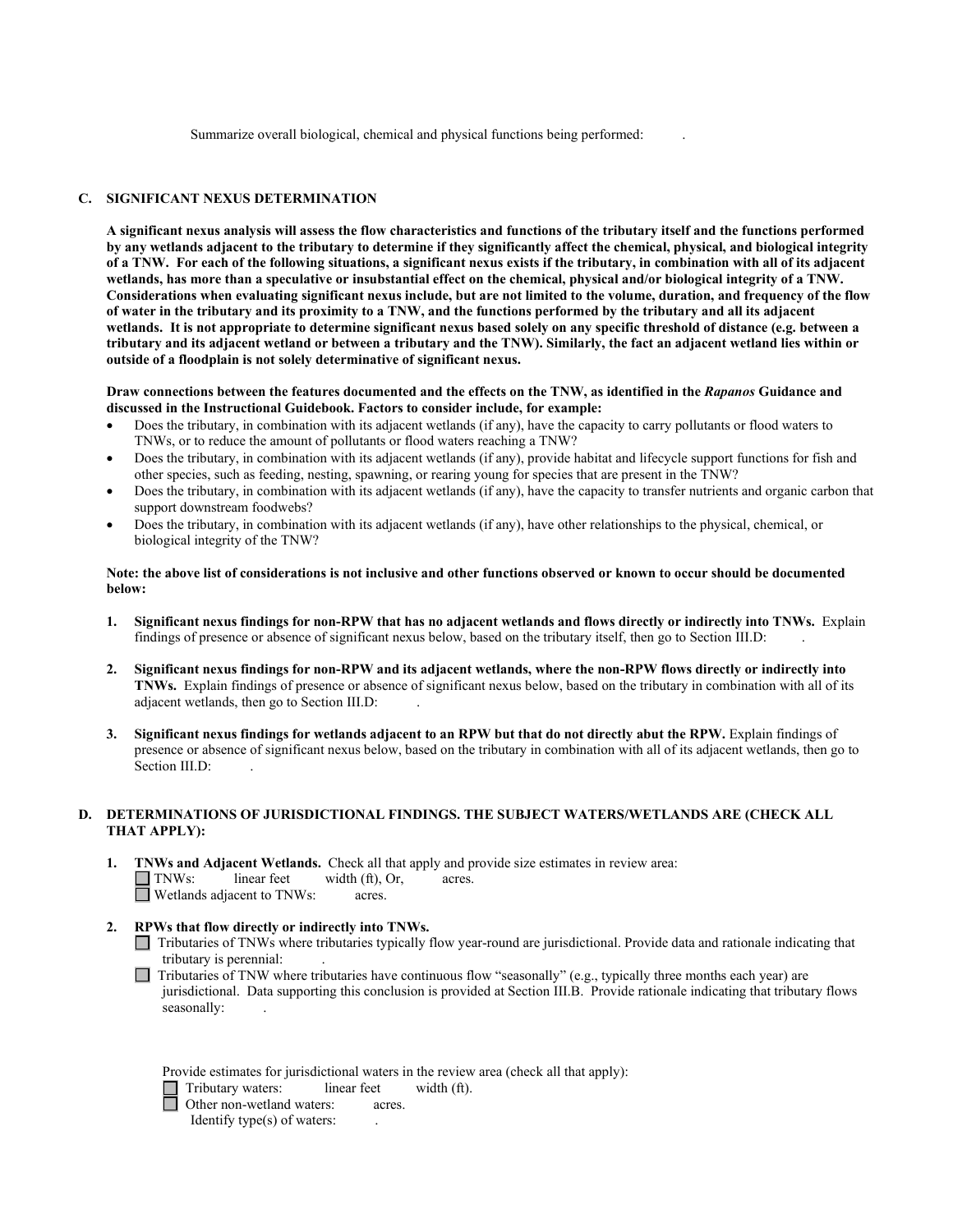#### **3. Non-RPWs[8](#page-5-0) that flow directly or indirectly into TNWs.**

■ Waterbody that is not a TNW or an RPW, but flows directly or indirectly into a TNW, and it has a significant nexus with a TNW is urisdictional. Data supporting this conclusion is provided at Section III C TNW is jurisdictional. Data supporting this conclusion is provided at Section III.C.

Provide estimates for jurisdictional waters within the review area (check all that apply):

 Tributary waters:linear feetwidth (ft). **1 Construction Construction Construction Construction Construction Construction Construction Construction Construction Construction Construction Construction Construction Construction Constru** 

Identify type(s) of waters: **.** 

# **4. Wetlands directly abutting an RPW that flow directly or indirectly into TNWs.**

**T** Wetlands directly abut RPW and thus are jurisdictional as adjacent wetlands.

■ **INTERNATIONAL INTERNATIONAL INCORPORATION** INTERNATIONAL INTERNATIONAL INCORPORATION OF THE UP OF THE UP OF THE UP OF THE UP OF THE UP OF THE UP OF THE UP OF THE UP OF THE UP OF THE UP OF THE UP OF THE UP OF THE UP OF indicating that tributary is perennial in Section III.D.2, above. Provide rationale indicating that wetland is directly abutting an RPW: **.** 

■ Wetlands directly abutting an RPW where tributaries typically flow "seasonally." Provide data indicating that tributary is seasonal in Section III B and rationals in Section III D 2, above Provide rationals indicating t seasonal in Section III.B and rationale in Section III.D.2, above. Provide rationale indicating that wetland is directly abutting an RPW: .

Provide acreage estimates for jurisdictional wetlands in the review area:acres.

**5. Wetlands adjacent to but not directly abutting an RPW that flow directly or indirectly into TNWs.**  □ Wetlands that do not directly abut an RPW, but when considered in combination with the tributary to which they are adjacent and with similarly situated adjacent watlands have a significant nevus with a TNW are invisibil and with similarly situated adjacent wetlands, have a significant nexus with a TNW are jurisidictional. Data supporting this conclusion is provided at Section III.C.

Provide acreage estimates for jurisdictional wetlands in the review area:acres.

# **6. Wetlands adjacent to non-RPWs that flow directly or indirectly into TNWs.**

■ Wetlands adjacent to such waters, and have when considered in combination with the tributary to which they are adjacent and with similarly situated adjacent wetlands, have a significant nexus with a TNW are jurisdiction with similarly situated adjacent wetlands, have a significant nexus with a TNW are jurisdictional. Data supporting this conclusion is provided at Section III.C.

Provide estimates for jurisdictional wetlands in the review area:acres.

#### **7. Impoundments of jurisdictional waters. [9](#page-5-1)**

As a general rule, the impoundment of a jurisdictional tributary remains jurisdictional.

- Demonstrate that impoundment was created from "waters of the U.S.," or
- Demonstrate that water meets the criteria for one of the categories presented above (1-6), or
- Demonstrate that water is isolated with a nexus to commerce (see E below).  $\Box$

#### **E. ISOLATED [INTERSTATE OR INTRA-STATE] WATERS, INCLUDING ISOLATED WETLANDS, THE USE, DEGRADATION OR DESTRUCTION OF WHICH COULD AFFECT INTERSTATE COMMERCE, INCLUDING ANY SUCH WATERS (CHECK ALL THAT APPLY):[10](#page-5-2)**

which are or could be used by interstate or foreign travelers for recreational or other purposes.

from which fish or shellfish are or could be taken and sold in interstate or foreign commerce.

which are or could be used for industrial purposes by industries in interstate commerce.

□ Interstate isolated waters. Explain: .

Other factors. Explain:

#### **Identify water body and summarize rationale supporting determination:** .

Provide estimates for jurisdictional waters in the review area (check all that apply):

Tributary waters: linear feet width (ft).<br> **Communist Communist Communist Communist Communist Communist Communist Communist Communist Communist Communist Communist Communist Communist Communist Communist Communist Communis** 

□

I

Other non-wetland waters: acres.

<span id="page-5-0"></span><sup>&</sup>lt;sup>8</sup>See Footnote #3.

<span id="page-5-1"></span> $9$  To complete the analysis refer to the key in Section III.D.6 of the Instructional Guidebook.

<span id="page-5-2"></span>**<sup>10</sup> Prior to asserting or declining CWA jurisdiction based solely on this category, Corps Districts will elevate the action to Corps and EPA HQ for review consistent with the process described in the Corps/EPA** *Memorandum Regarding CWA Act Jurisdiction Following Rapanos.*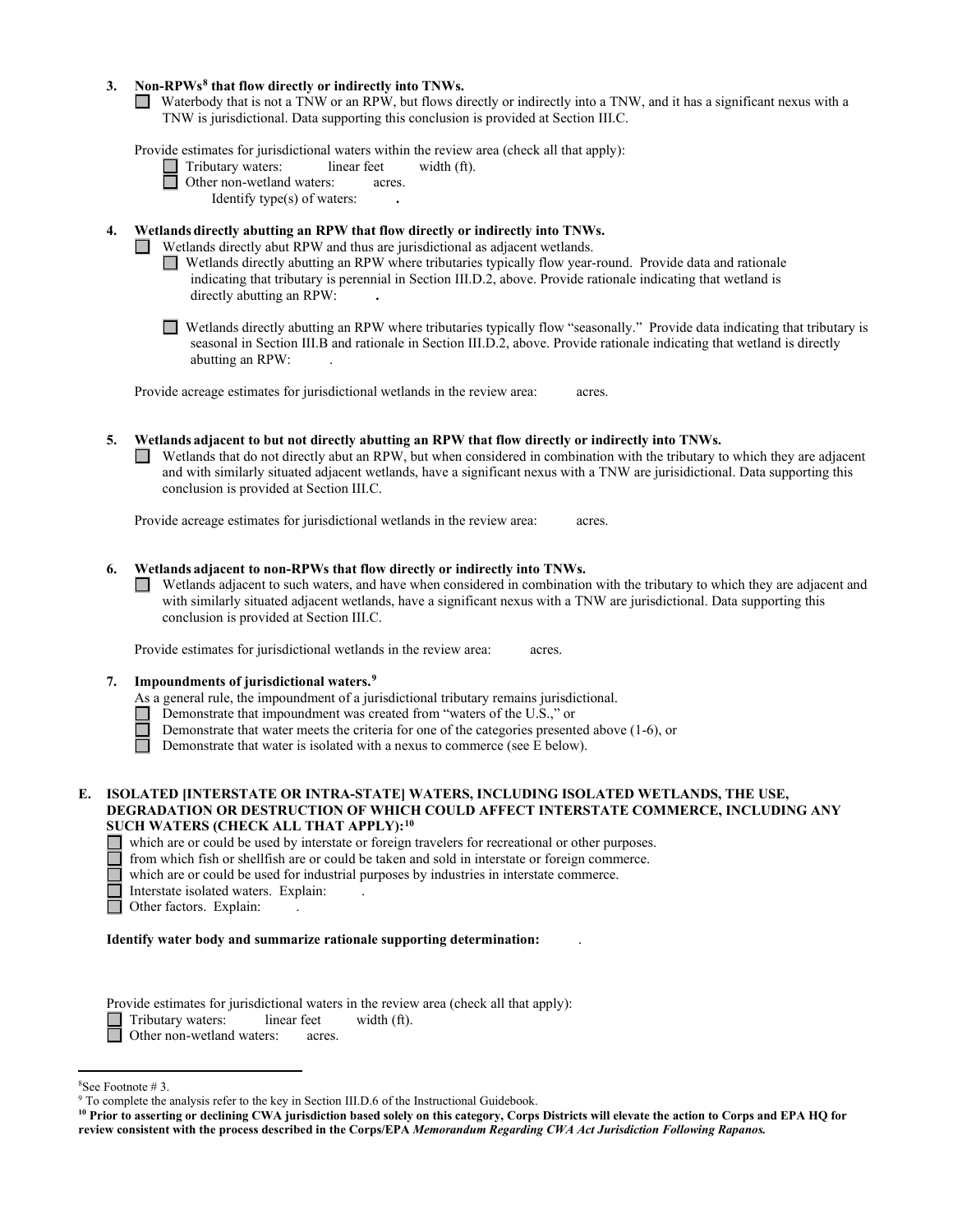Identify type(s) of waters: **.**  □ Wetlands: acres.

# **F. NON-JURISDICTIONAL WATERS, INCLUDING WETLANDS (CHECK ALL THAT APPLY):**

- If potential wetlands were assessed within the review area, these areas did not meet the criteria in the 1987 Corps of Engineers Wetland Delineation Manual and/or appropriate Regional Supplements.
- $\boxtimes$  Review area included isolated waters with no substantial nexus to interstate (or foreign) commerce.
	- $\boxtimes$  Prior to the Jan 2001 Supreme Court decision in "*SWANCC*," the review area would have been regulated based solely on the "Migratory Bird Rule" (MBR).
- Waters do not meet the "Significant Nexus" standard, where such a finding is required for jurisdiction. Explain: <br>
 Other: (explain, if not covered above):
	- Other: (explain, if not covered above): **.**

Provide acreage estimates for non-jurisdictional waters in the review area, where the sole potential basis of jurisdiction is the MBR factors (i.e., presence of migratory birds, presence of endangered species, use of water for irrigated agriculture), using best professional judgment (check all that apply):

■ Non-wetland waters (i.e., rivers, streams): linear feet width (ft).<br>■ Lakes/ponds: acres.

Lakes/ponds: acres.

Other non-wetland waters: acres. List type of aquatic resource:

 $\boxtimes$  Wetlands: 3.07 acres.

Provide acreage estimates for non-jurisdictional waters in the review area that do not meet the "Significant Nexus" standard, where such

- a finding is required for jurisdiction (check all that apply):<br>  $\Box$  Non-wetland waters (i.e., rivers, streams): linea Non-wetland waters (i.e., rivers, streams):linear feet,width (ft).
- Lakes/ponds: acres. □
	- Other non-wetland waters: acres. List type of aquatic resource:
- Wetlands: acres. ロール コンピュー しょうしゃ □

# **SECTION IV: DATA SOURCES.**

- **A. SUPPORTING DATA. Data reviewed for JD (check all that apply** checked items shall be included in case file and, where checked and requested, appropriately reference sources below):<br>  $\boxtimes$  Maps, plans, plots or plat submitted by or on beha $\boxtimes$  Data sheets prepared/submitted by or on behalf of
	- Maps, plans, plots or plat submitted by or on behalf of the applicant/consultant: Cygnus Environmental.
	- Data sheets prepared/submitted by or on behalf of the applicant/consultant. Concurs with conclusions
		- □ Office concurs with data sheets/delineation report.
	- Office does not concur with data sheets/delineation report.
	- Data sheets prepared by the Corps: .
	- Corps navigable waters' study:
	- U.S. Geological Survey Hydrologic Atlas: .
		- USGS NHD data.
		- USGS 8 and 12 digit HUC maps.
		- U.S. Geological Survey map(s). Cite scale & quad name:
	- USDA Natural Resources Conservation Service Soil Survey. Citation: Goldsboro sandy loam, Lynchburg fine sandy loam.
	- National wetlands inventory map(s). Cite name:PFO.

State/Local wetland inventory map(s): .

- 
- FEMA/FIRM maps: .<br>100-year Floodplain Elevation is: (National Geodectic Vertical Datum of 1929)
- $\boxtimes$  Photographs:  $\boxtimes$  Aerial (Name & Date): April 2022.
	- or  $\Box$  Other (Name & Date):
	- Previous determination(s). File no. and date of response letter:
	- Applicable/supporting case law: .
	- Applicable/supporting scientific literature: .
- $\boxtimes$ Other information (please specify): LiDAR.

**B. ADDITIONAL COMMENTS TO SUPPORT JD:** The project review area includes one wetland (Wetland 1) that was determined to be isolated and non-jurisdictional; therefore, the wetland is not subject to regulation under Section 404 of the CWA. The jurisdictional status of the remaining wetland located within the project review area is discussed in Form 2 of 2.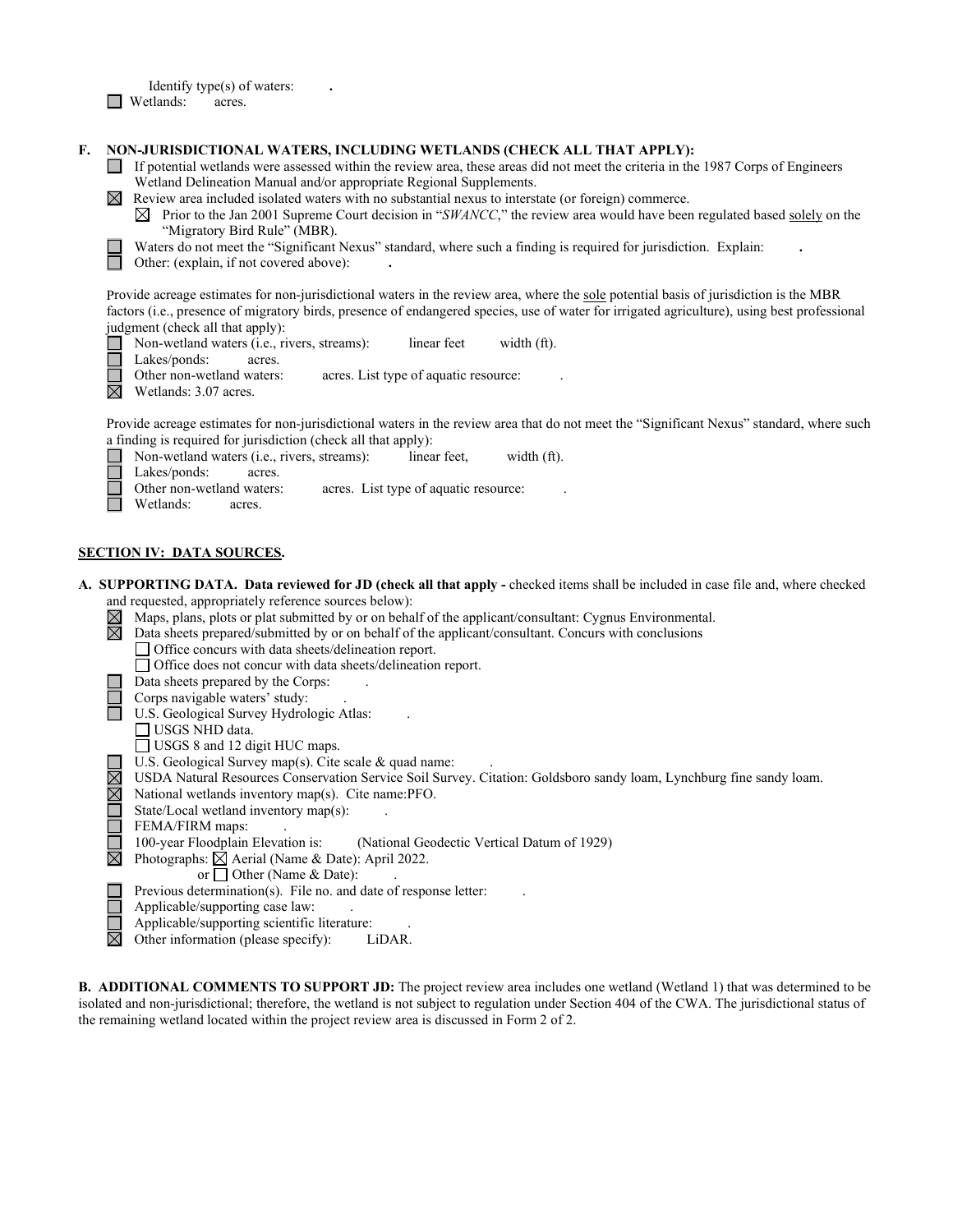# **APPROVED JURISDICTIONAL DETERMINATION FORM U.S. Army Corps of Engineers**

This form should be completed by following the instructions provided in Section IV of the JD Form Instructional Guidebook.

#### **SECTION I: BACKGROUND INFORMATION**

- **A. REPORT COMPLETION DATE FOR APPROVED JURISDICTIONAL DETERMINATION (JD):** May 17, 2022
- **B. DISTRICT OFFICE, FILE NAME, AND NUMBER:** JD Form 2 of 2; SAC-2021-00553 Eutaw Road 22.61 Acres

# **C. PROJECT LOCATION AND BACKGROUND INFORMATION:**

State: South Carolina County/parish/borough: Orangeburg County City: Holy Hill Center coordinates of site (lat/long in degree decimal format): Lat. 33.339 °, Long. -80.4094 °.

Universal Transverse Mercator:

Name of nearest waterbody: Briner Branch

Name of nearest Traditional Navigable Water (TNW) into which the aquatic resource flows: Edisto River

Name of watershed or Hydrologic Unit Code (HUC): 03050205- 02

Check if map/diagram of review area and/or potential jurisdictional areas is/are available upon request.

Check if other sites (e.g., offsite mitigation sites, disposal sites, etc…) are associated with this action and are recorded on a different JD form.

# **D. REVIEW PERFORMED FOR SITE EVALUATION (CHECK ALL THAT APPLY):**

Office (Desk) Determination. Date: March 30, 2022 Field Determination. Date(s):

# **A. RHA SECTION 10 DETERMINATION OF JURISDICTION.**

**SECTION II: SUMMARY OF FINDINGS**<br> **A. RHA SECTION 10 DETERMINATION**<br>
There **Are no** "*navigable waters of the U.S.*"<br>
review area. [*Required*]<br>
Waters subject to the ebb and flow completes waters are presently used, or h There **Are no** "*navigable waters of the U.S.*" within Rivers and Harbors Act (RHA) jurisdiction (as defined by 33 CFR part 329) in the review area. [*Required*]

Waters subject to the ebb and flow of the tide.<br>Waters are presently used, or have been used in<br>Evaluation Waters are presently used, or have been used in the past, or may be susceptible for use to transport interstate or foreign commerce. Explain:

# **B. CWA SECTION 404 DETERMINATION OF JURISDICTION.**

There **Are** "*waters of the U.S.*" within Clean Water Act (CWA) jurisdiction (as defined by 33 CFR part 328) in the review area. [*Required*] Are "v"<br>Are "v"

# **1. Waters of the U.S.**

- **a. Indicate presence of waters of U.S. in review area (check all that apply): [1](#page-7-0)**
	- TNWs, including territorial seas □
		- Wetlands adjacent to TNWs
	- Relatively permanent waters<sup>2</sup> (RPWs) that flow directly or indirectly into TNWs □ □
	- Non-RPWs that flow directly or indirectly into TNWs □
		- Wetlands directly abutting RPWs that flow directly or indirectly into TNWs
	- Wetlands adjacent to but not directly abutting RPWs that flow directly or indirectly into TNWs 그<br>그<br>그
		- Wetlands adjacent to non-RPWs that flow directly or indirectly into TNWs
	- Impoundments of jurisdictional waters □ □

Isolated (interstate or intrastate) waters, including isolated wetlands □

**b. Identify (estimate) size of waters of the U.S. in the review area:** Non-wetland waters: linear feet: width (ft) and/or acres.

Wetlands: 1.15 acres.

**c. Limits (boundaries) of jurisdiction** based on: **1987 Delineation Manual** Elevation of established OHWM (if known):

# **2. Non-regulated waters/wetlands (check if applicable)[:3](#page-7-2)**

□ Potentially jurisdictional waters and/or wetlands were assessed within the review area and determined to be not jurisdictional. Explain:

# **SECTION III: CWA ANALYSIS**

# **A. TNWs AND WETLANDS ADJACENT TO TNWs**

<span id="page-7-0"></span><sup>&</sup>lt;sup>1</sup> Boxes checked below shall be supported by completing the appropriate sections in Section III below.

<span id="page-7-1"></span><sup>&</sup>lt;sup>2</sup> For purposes of this form, an RPW is defined as a tributary that is not a TNW and that typically flows year-round or has continuous flow at least "seasonally" (e.g., typically 3 months).

<span id="page-7-2"></span><sup>3</sup> Supporting documentation is presented in Section III.F.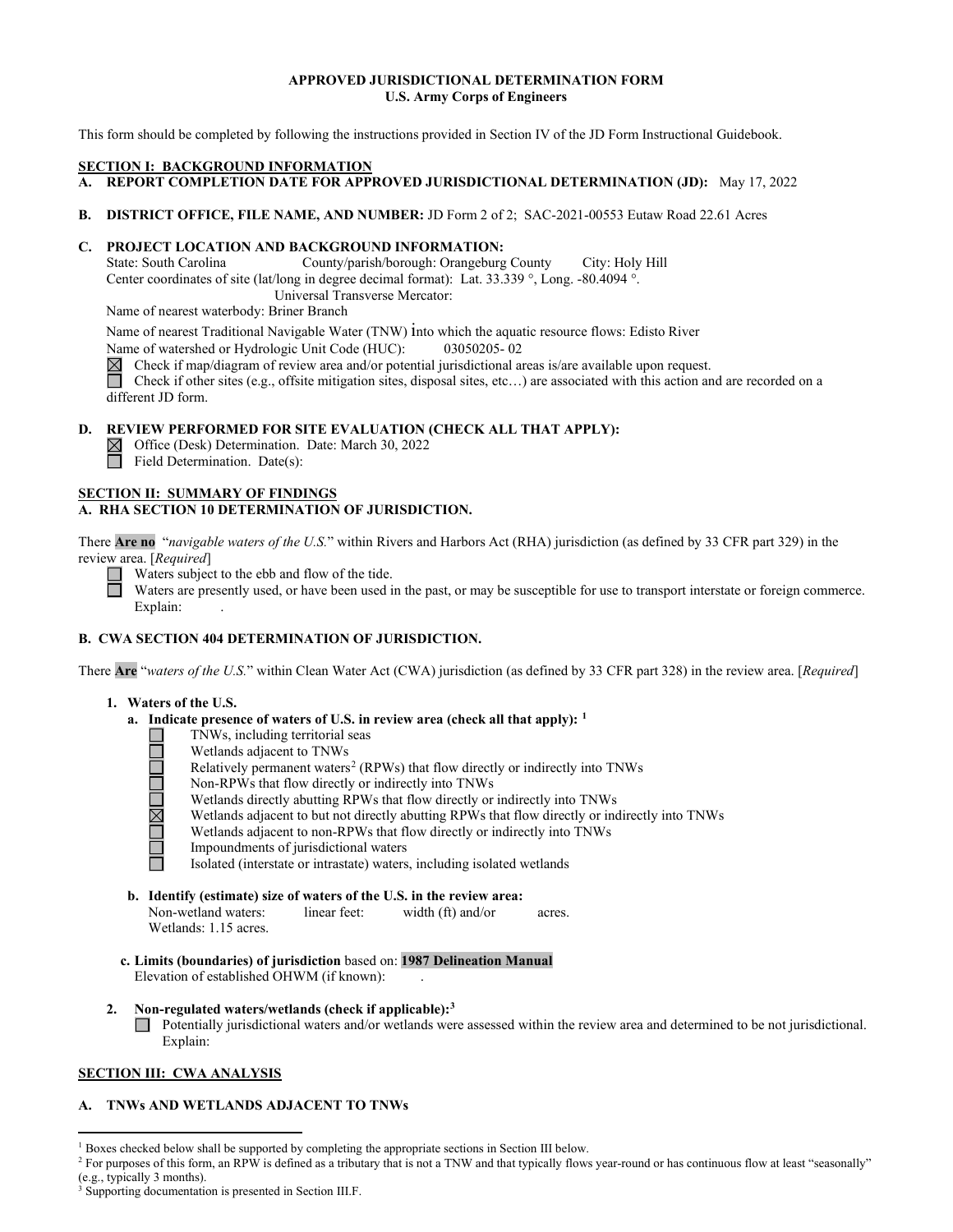**The agencies will assert jurisdiction over TNWs and wetlands adjacent to TNWs. If the aquatic resource is a TNW, complete Section III.A.1 and Section III.D.1. only; if the aquatic resource is a wetland adjacent to a TNW, complete Sections III.A.1 and 2 and Section III.D.1.; otherwise, see Section III.B below**.

 **1. TNW** 

Identify TNW:

Summarize rationale supporting determination: .

#### **2. Wetland adjacent to TNW**

Summarize rationale supporting conclusion that wetland is "adjacent":

#### **B. CHARACTERISTICS OF TRIBUTARY (THAT IS NOT A TNW) AND ITS ADJACENT WETLANDS (IF ANY):**

 **This section summarizes information regarding characteristics of the tributary and its adjacent wetlands, if any, and it helps determine whether or not the standards for jurisdiction established under Rapanos have been met.** 

 **The agencies will assert jurisdiction over non-navigable tributaries of TNWs where the tributaries are "relatively permanent waters" (RPWs), i.e. tributaries that typically flow year-round or have continuous flow at least seasonally (e.g., typically 3 months). A wetland that directly abuts an RPW is also jurisdictional. If the aquatic resource is not a TNW, but has year-round (perennial) flow, skip to Section III.D.2. If the aquatic resource is a wetland directly abutting a tributary with perennial flow, skip to Section III.D.4.** 

**A wetland that is adjacent to but that does not directly abut an RPW requires a significant nexus evaluation. Corps districts and EPA regions will include in the record any available information that documents the existence of a significant nexus between a relatively permanent tributary that is not perennial (and its adjacent wetlands if any) and a traditional navigable water, even though a significant nexus finding is not required as a matter of law.** 

**If the waterbody[4](#page-8-0) is not an RPW, or a wetland directly abutting an RPW, a JD will require additional data to determine if the waterbody has a significant nexus with a TNW. If the tributary has adjacent wetlands, the significant nexus evaluation must consider the tributary in combination with all of its adjacent wetlands. This significant nexus evaluation that combines, for analytical purposes, the tributary and all of its adjacent wetlands is used whether the review area identified in the JD request is the tributary, or its adjacent wetlands, or both. If the JD covers a tributary with adjacent wetlands, complete Section III.B.1 for the tributary, Section III.B.2 for any onsite wetlands, and Section III.B.3 for all wetlands adjacent to that tributary, both onsite and offsite. The determination whether a significant nexus exists is determined in Section III.C below.** 

- **1. Characteristics of non-TNWs that flow directly or indirectly into TNW** \*\*\*Offsite Perennial RPW – Briner Branch \*\*\*\*\*
	- **(i) General Area Conditions:** Watershed size: 66,760 acres (HUC 03050205-02) Drainage area: 1,204 acres (based on review of Topo Maps) Average annual rainfall: 52 inches Average annual snowfall: <1 inches
	- **(ii) Physical Characteristics:** 
		- (a) Relationship with TNW:

 $\Box$  Tributary flows directly into TNW.  $\Box$  Tributary flows directly models in the section of  $\Box$  Tributary flows through **3** tributaries before entering TNW.

> Project waters are **20-25** river miles from TNW. Project waters are **1 (or less)** river miles from RPW. Project waters are **20-25** aerial (straight) miles from TNW. Project waters are **1 (or less)** aerial (straight) miles from RPW. Project waters cross or serve as state boundaries. Explain:

Identify flow route to TNW[5:](#page-8-1) Wetland to non-jurisdictional linear conveyance 1 to non-jurisdictional conveyance 2 to RPW (Briner Branch)\_ to Dean Swamp to Four Hole Swamp to Edisto River (TNW). Tributary stream order, if known: .

<span id="page-8-0"></span><sup>4</sup> Note that the Instructional Guidebook contains additional information regarding swales, ditches, washes, and erosional features generally and in the arid West.

<span id="page-8-1"></span><sup>5</sup> Flow route can be described by identifying, e.g., tributary a, which flows through the review area, to flow into tributary b, which then flows into TNW.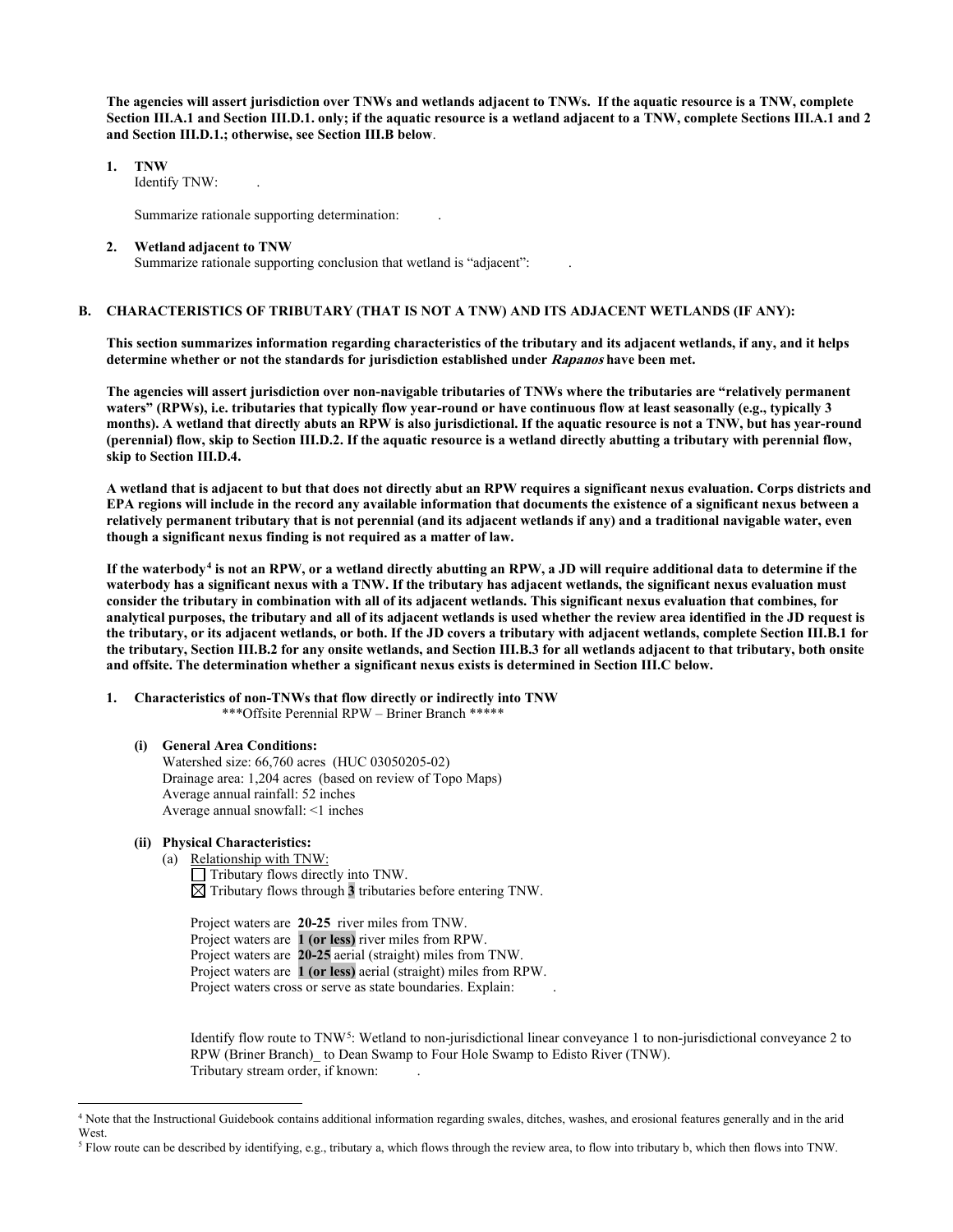|  |                                                              | (b) General Tributary Characteristics (check all that apply): Offsite information such as LiDAR, topo maps, aerial |  |
|--|--------------------------------------------------------------|--------------------------------------------------------------------------------------------------------------------|--|
|  | photographs and Google Streetview were used for this review. |                                                                                                                    |  |

|                | <b>Tributary</b> is:                                                                                             | $\boxtimes$ Natural                                    | Artificial (man-made). Explain:<br>Manipulated (man-altered). Explain:                                                                                                                                                                                                                                                                                                                                                           |         |                           |                                                                                                                                                                                            |  |
|----------------|------------------------------------------------------------------------------------------------------------------|--------------------------------------------------------|----------------------------------------------------------------------------------------------------------------------------------------------------------------------------------------------------------------------------------------------------------------------------------------------------------------------------------------------------------------------------------------------------------------------------------|---------|---------------------------|--------------------------------------------------------------------------------------------------------------------------------------------------------------------------------------------|--|
|                | Average width: 5-10 feet<br>Average depth: 3-5 feet<br>Average side slopes: 2:1.                                 |                                                        | Tributary properties with respect to top of bank (estimate):                                                                                                                                                                                                                                                                                                                                                                     |         |                           |                                                                                                                                                                                            |  |
|                |                                                                                                                  |                                                        | Primary tributary substrate composition (check all that apply): Likely silts and sands dues to location within the                                                                                                                                                                                                                                                                                                               |         |                           |                                                                                                                                                                                            |  |
| coastal plain. | $\boxtimes$ Silts<br>Cobbles<br>Bedrock<br>Other. Explain:                                                       |                                                        | $\boxtimes$ Sands<br>$\Box$ Gravel<br>Vegetation. Type/% cover:                                                                                                                                                                                                                                                                                                                                                                  |         |                           | Concrete<br>Muck                                                                                                                                                                           |  |
|                | to be natural with riparian buffer along the length.                                                             |                                                        | Tributary condition/stability [e.g., highly eroding, sloughing banks]. Explain: Likely stable as the tributary appears<br>Presence of run/riffle/pool complexes. Explain:<br>Tributary geometry: Meandering Appears to be natural from aerial and Google Streetview photos<br>Tributary gradient (approximate average slope): <1 %                                                                                               |         |                           |                                                                                                                                                                                            |  |
| (c)            | Flow:<br>Tributary provides for: Perennial<br>Describe flow regime:<br>Other information on duration and volume: |                                                        | Estimate average number of flow events in review area/year: 20 (or greater)                                                                                                                                                                                                                                                                                                                                                      |         |                           |                                                                                                                                                                                            |  |
|                | Surface flow is: <b>Confined.</b> Characteristics:                                                               |                                                        |                                                                                                                                                                                                                                                                                                                                                                                                                                  |         |                           |                                                                                                                                                                                            |  |
|                | $\Box$ Dye (or other) test performed:                                                                            |                                                        | Subsurface flow: Unknown. Explain findings:                                                                                                                                                                                                                                                                                                                                                                                      |         |                           |                                                                                                                                                                                            |  |
|                | due to its location in the coastal plain:<br>$\boxtimes$ Bed and banks<br>shelving<br>⊠                          | sediment deposition<br>water staining<br>other (list): | Tributary has (check all that apply): Tributary is visible in Google Streetview photos and also likely has the following<br>$\boxtimes$ OHWM <sup>6</sup> (check all indicators that apply):<br>$\boxtimes$ clear, natural line impressed on the bank $\Box$<br>changes in the character of soil<br>vegetation matted down, bent, or absent<br>leaf litter disturbed or washed away<br>Discontinuous OHWM. <sup>7</sup> Explain: | $\perp$ | sediment sorting<br>scour | the presence of litter and debris<br>destruction of terrestrial vegetation<br>the presence of wrack line<br>multiple observed or predicted flow events<br>abrupt change in plant community |  |
|                | $\Box$ High Tide Line indicated by:                                                                              | tidal gauges<br>other (list):                          | If factors other than the OHWM were used to determine lateral extent of CWA jurisdiction (check all that apply):<br>oil or scum line along shore objects<br>fine shell or debris deposits (foreshore)<br>physical markings/characteristics                                                                                                                                                                                       |         | physical markings;        | Mean High Water Mark indicated by:<br>survey to available datum;<br>vegetation lines/changes in vegetation types.                                                                          |  |

□

<span id="page-9-1"></span><span id="page-9-0"></span><sup>6</sup> A natural or man-made discontinuity in the OHWM does not necessarily sever jurisdiction (e.g., where the stream temporarily flows underground, or where the OHWM has been removed by development or agricultural practices). Where there is a break in the OHWM that is unrelated to the waterbody's flow regime (e.g., flow over a rock outcrop or through a culvert), the agencies will look for indicators of flow above and below the break. 7 Ibid.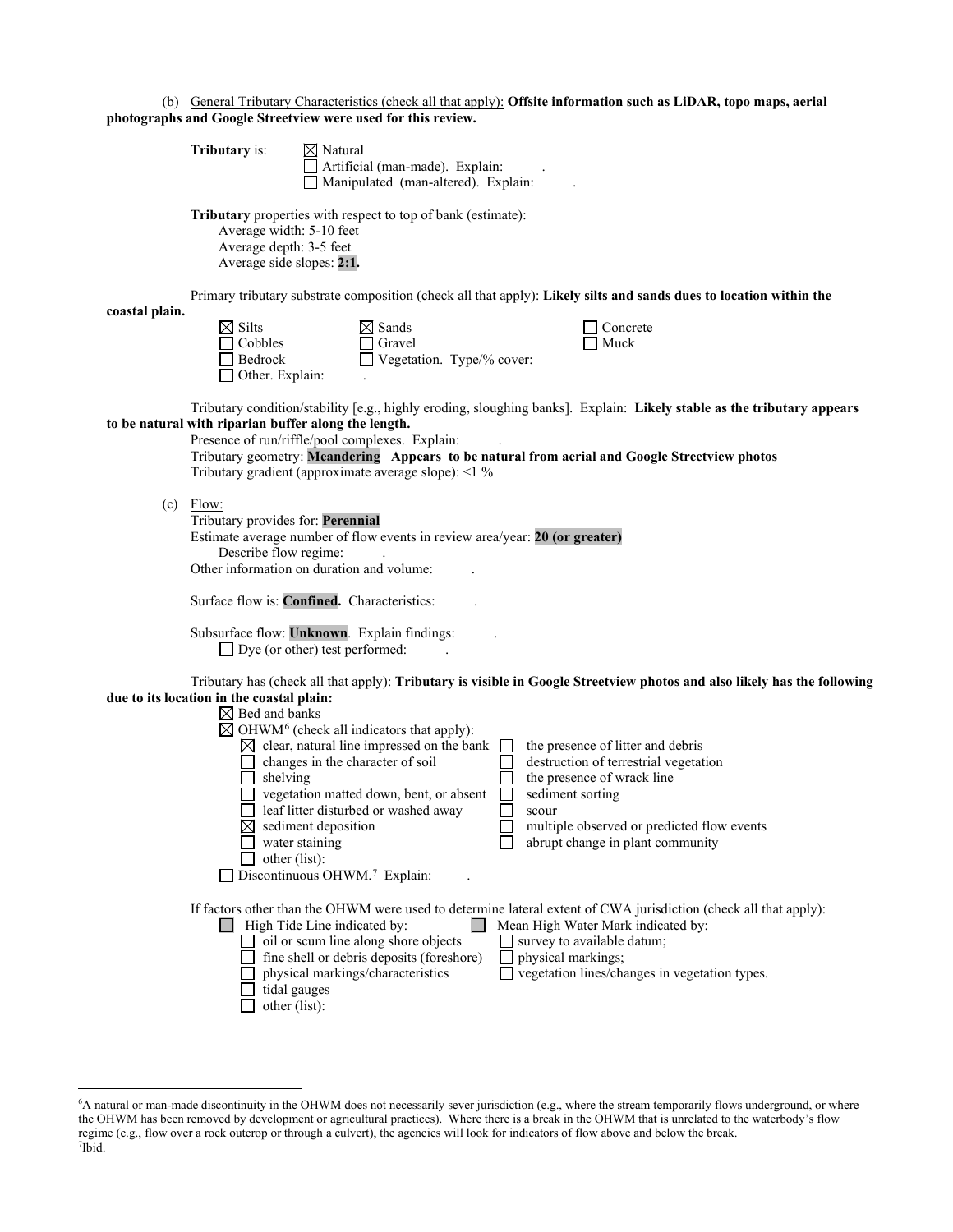#### **(iii) Chemical Characteristics:**

- Characterize tributary (e.g., water color is clear, discolored, oily film; water quality; general watershed characteristics, etc.). Explain: **Based on a review of offsite information, drainage area of the tributary includes forested wetlands and** 
	- **uplands, agricultural lands, rural residential and commercial developments, and roadways.**

 Identify specific pollutants, if known: **None known but may include runoff and agricultural pollutants such as fertilizers, herbicides, and sedimentation.** 

# **(iv) Biological Characteristics. Channel supports (check all that apply):**

 $\boxtimes$  Riparian corridor. Characteristics (type, average width): The riparian corridor is estimated to be approximately 50 **feet on either side of the tributary channel.**

- Wetland fringe. Characteristics:
- $\boxtimes$  Habitat for:

 $\Box$  Federally Listed species. Explain findings:

Fish/spawn areas. Explain findings:

 $\Box$  Other environmentally-sensitive species. Explain findings:

 Aquatic/wildlife diversity. Explain findings: **The tributary likely provides habitat for small organisms such as small fish, insects, amphibians and reptiles. Larger wildlife such as mammals and wading birds may also utilize the tributary channel as a food or water source. The tributary may also provide a corridor for movement of aquatic organisms from adjacent wetlands to downstream waters.**

**2. Characteristics of wetlands adjacent to non-TNW that flow directly or indirectly into TNW**

#### **\*\*Onsite Wetland 2\*\***

#### **(i) Physical Characteristics:**

(a) General Wetland Characteristics:

Properties: Wetland size:1.15 acres Wetland type. Explain: Forested. Wetland quality. Explain:Good. Project wetlands cross or serve as state boundaries. Explain: N/A .

(b) General Flow Relationship with Non-TNW:

Flow is: **Intermittent flow**. Explain: **Wetland 2 flows through offsite non-jurisdictional linear conveyance 1 to an offsite roadside ditch/swale, non-jurisdictional linear conveyance 2, down Eutaw Road to Briner Branch, the offsite perennial RPW.**

> Surface flow is**: Discrete and confined**  Characteristics: .

 Subsurface flow: **Unknown**. Explain findings: .  $\Box$  Dye (or other) test performed:

- (c) Wetland Adjacency Determination with Non-TNW:
	- □ Directly abutting
	- $\boxtimes$  Not directly abutting

 Discrete wetland hydrologic connection. Explain: **Wetland 2 flows through offsite non-jurisdictional linear conveyance 1 to an offsite roadside ditch/swale, non-jurisdictional linear conveyance 2, down Eutaw Road to Briner Branch, the offsite perennial RPW.**

 $\Box$  Ecological connection. Explain:  $\Box$  Ecological connection. Explain: . . □

 (d) Proximity (Relationship) to TNW Project wetlands are **20-25** river miles from TNW. Project waters are **20-25** aerial (straight) miles from TNW. Flow is from: **Wetland to navigable waters.** Estimate approximate location of wetland as within the **2-year or less** floodplain.

# **(ii) Chemical Characteristics:**

Characterize wetland system (e.g., water color is clear, brown, oil film on surface; water quality; general watershed characteristics; etc.). Explain: **Good.** Identify specific pollutants, if known: N/A.

# **(iii) Biological Characteristics. Wetland supports (check all that apply):**

 $\Box$  Riparian buffer. Characteristics (type, average width):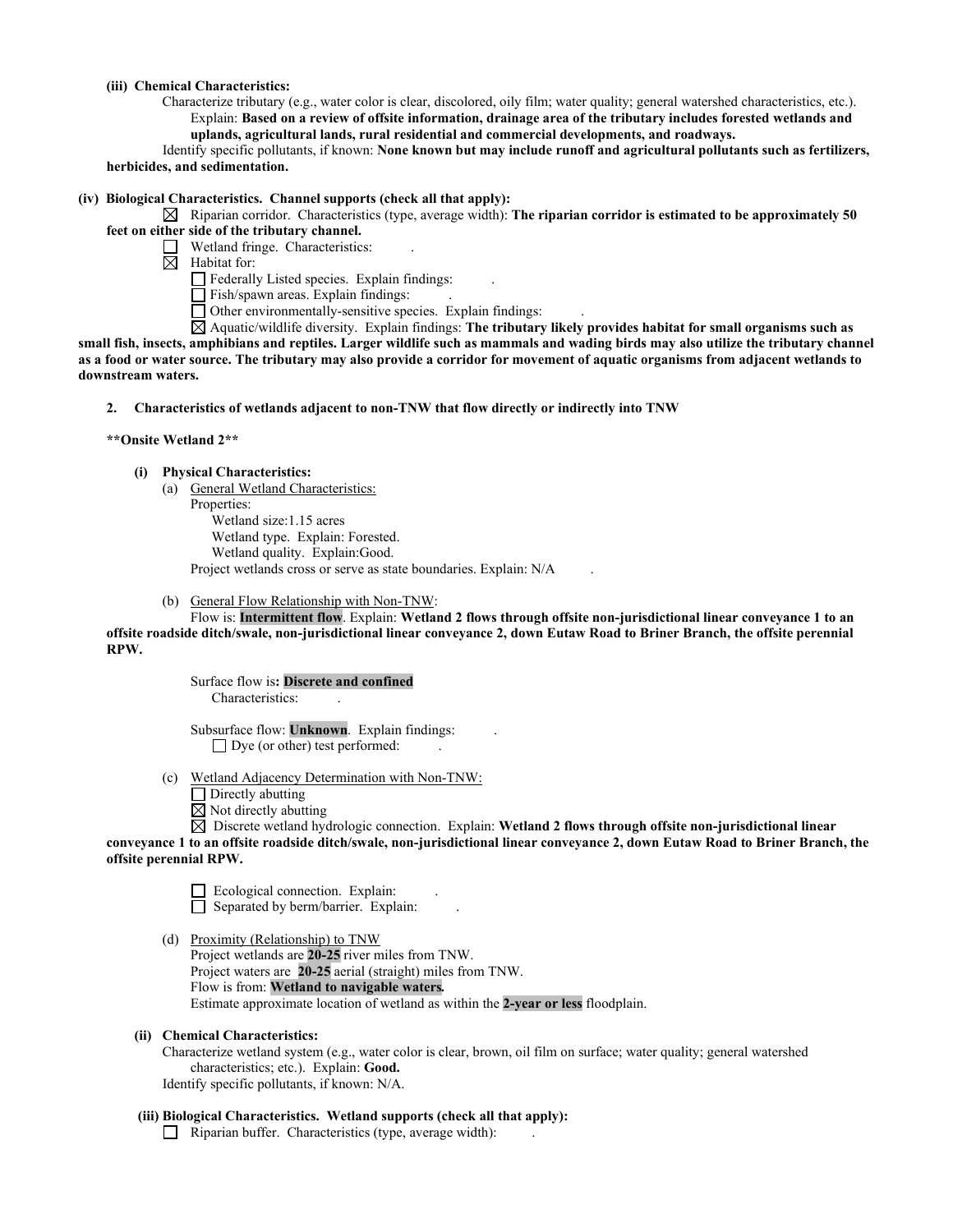Vegetation type/percent cover. Explain: .

 $\boxtimes$  Habitat for:

Federally Listed species. Explain findings: .

Fish/spawn areas. Explain findings:

Other environmentally-sensitive species. Explain findings: .

Aquatic/wildlife diversity. Explain findings: **The wetlands may be utilized by various species of insects,** 

**amphibians, reptiles mammals and birds, all of which may use the wetland for all or part of their lives, such as for foraging, nesting and/or for shelter.** 

# **3. Characteristics of all wetlands adjacent to the tributary (if any)**

All wetland(s) being considered in the cumulative analysis: **11** Approximately ( **478.45** ) acres in total are being considered in the cumulative analysis.

For each wetland, specify the following:

| Directly abuts? $(Y/N)$ | Size (in acres) | Directly abuts? $(Y/N)$ | Size (in acres) |
|-------------------------|-----------------|-------------------------|-----------------|
|                         |                 |                         |                 |
| Offsite 1 Y             | 38.2            |                         |                 |
| Offsite 2 Y             | 54.2            |                         |                 |
| Offsite 3 Y             | 22.6            |                         |                 |
| Offsite 4 Y             | 31.1            |                         |                 |
| Offsite 5 Y             | 38.5            |                         |                 |
| Onsite $2 \text{ N}$    | 1.15            |                         |                 |
| Offsite 6 N             | 1.7             |                         |                 |
| Offsite 7 N             | 19.7            |                         |                 |
| Offsite 8 N             | 158.7           |                         |                 |
| Offsite 9 N             | 92.3            |                         |                 |
|                         |                 |                         |                 |

 Summarize overall biological, chemical and physical functions being performed: **The project review area includes only one jurisdictional wetland, Wetland 2, which is 1.15 acre in size. The project review area is located within a drainage area of Briner Branch, which flows to Dean Swamp, Four Hole Swamp and then to the Edisto River (the TNW). The relevant reach of Briner Branch has a drainage area of approximately 1,204.1 acres in size and based on a review of aerial photographs and LiDAR, contains approximately 478.45 acres of freshwater, non-tidal wetlands. The wetlands located within the drainage area of Briner Branch, which are included in this cumulative review, provide a variety of functions that are important for the downstream waters and the watershed as a whole. The wetlands not only provide habitat for various aquatic and terrestrial organisms, including a variety of insects, amphibians, reptiles, mammals and birds, but are also a source of food, nutrients, and carbon for organisms located downstream. The wetlands are especially important for the water quality of a watershed. Water runoff from adjacent uplands that may contain pollutants, sediments, excess nutrients, etc., that flows through the wetlands before entering the tributaries has the opportunity to be filtered out prior to flowing to downstream TNWs. In addition, excess water can temporarily be stored thereby minimizing potential flooding of downstream areas and can also slowly release water downstream to maintain seasonal flow volumes. Runoff water may also transport organisms, nutrients, and carbon from the wetlands into the tributaries, which continue to flow to downstream TNWs.** 

#### **C. SIGNIFICANT NEXUS DETERMINATION**

.

**A significant nexus analysis will assess the flow characteristics and functions of the tributary itself and the functions performed by any wetlands adjacent to the tributary to determine if they significantly affect the chemical, physical, and biological integrity of a TNW. For each of the following situations, a significant nexus exists if the tributary, in combination with all of its adjacent wetlands, has more than a speculative or insubstantial effect on the chemical, physical and/or biological integrity of a TNW. Considerations when evaluating significant nexus include, but are not limited to the volume, duration, and frequency of the flow of water in the tributary and its proximity to a TNW, and the functions performed by the tributary and all its adjacent wetlands. It is not appropriate to determine significant nexus based solely on any specific threshold of distance (e.g. between a tributary and its adjacent wetland or between a tributary and the TNW). Similarly, the fact an adjacent wetland lies within or outside of a floodplain is not solely determinative of significant nexus.** 

**Draw connections between the features documented and the effects on the TNW, as identified in the** *Rapanos* **Guidance and discussed in the Instructional Guidebook. Factors to consider include, for example:**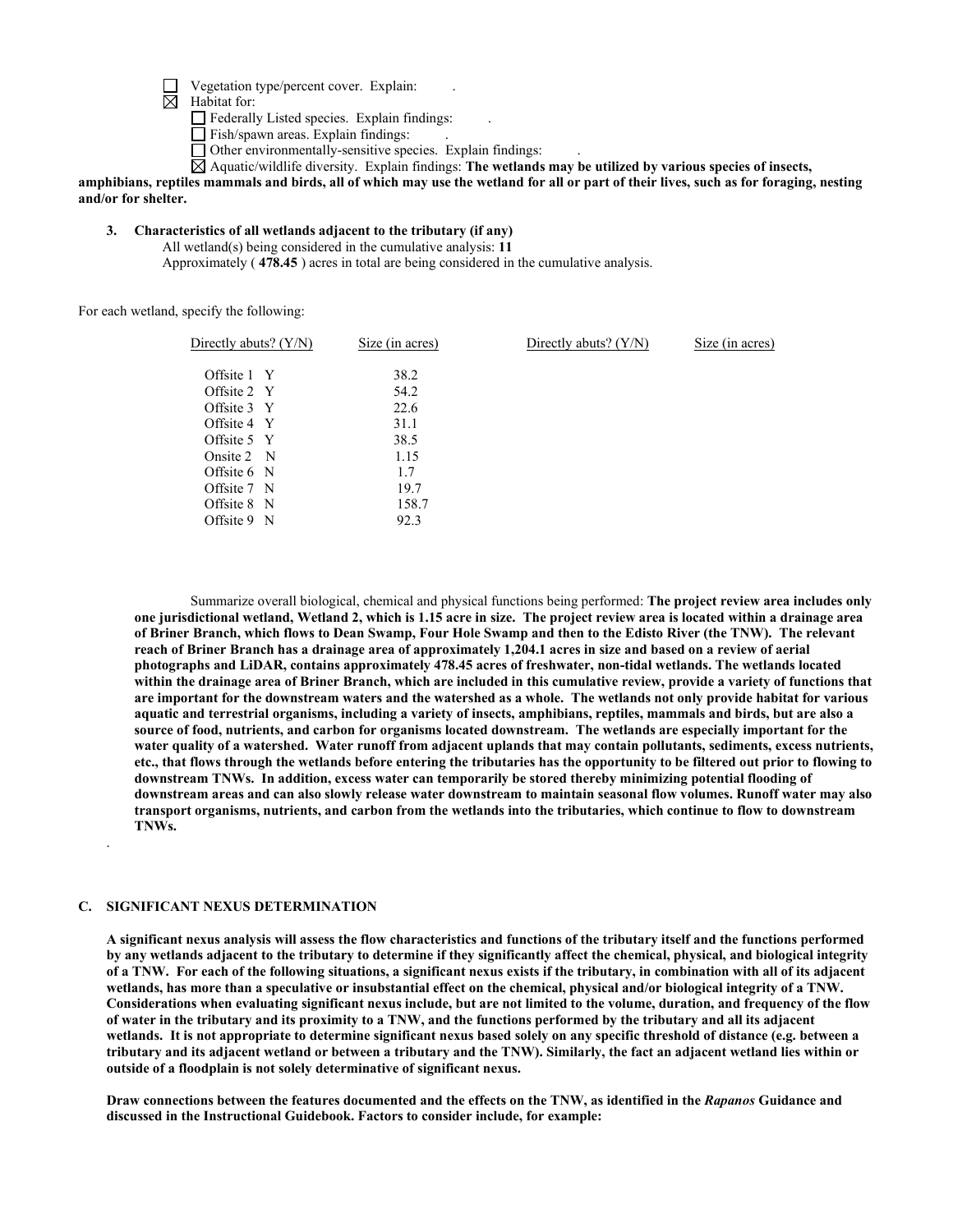- Does the tributary, in combination with its adjacent wetlands (if any), have the capacity to carry pollutants or flood waters to TNWs, or to reduce the amount of pollutants or flood waters reaching a TNW?
- Does the tributary, in combination with its adjacent wetlands (if any), provide habitat and lifecycle support functions for fish and other species, such as feeding, nesting, spawning, or rearing young for species that are present in the TNW?
- Does the tributary, in combination with its adjacent wetlands (if any), have the capacity to transfer nutrients and organic carbon that support downstream foodwebs?
- Does the tributary, in combination with its adjacent wetlands (if any), have other relationships to the physical, chemical, or biological integrity of the TNW?

#### **Note: the above list of considerations is not inclusive and other functions observed or known to occur should be documented below:**

- **1. Significant nexus findings for non-RPW that has no adjacent wetlands and flows directly or indirectly into TNWs.** Explain findings of presence or absence of significant nexus below, based on the tributary itself, then go to Section III.D: .
- **2. Significant nexus findings for non-RPW and its adjacent wetlands, where the non-RPW flows directly or indirectly into TNWs.** Explain findings of presence or absence of significant nexus below, based on the tributary in combination with all of its adjacent wetlands, then go to Section III.D: .
- **3. Significant nexus findings for wetlands adjacent to an RPW but that do not directly abut the RPW.** Explain findings of presence or absence of significant nexus below, based on the tributary in combination with all of its adjacent wetlands, then go to Section III.D: **The project review area includes only one jurisdictional wetland, Wetland 2, which is 1.15 acre in size. The project review area is located within a drainage area of Briner Branch, which flows to Dean Swamp, Four Hole Swamp and then to the Edisto River (the TNW). The relevant reach of Briner Branch has a drainage area of approximately 1,204.1 acres in size and based on a review of aerial photographs and LiDAR, contains approximately 478.45 acres of freshwater, non-tidal wetlands.**

**Offsite wetlands 1-5 are part of what appears to be a larger wetland system that is contiguous with and abuts Briner Branch. In addition to the abutting wetlands, non-abutting wetlands are also located within the drainage area of Briner Branch. The non-abutting wetlands, which are the subject of this significant nexus determination include onsite Wetland 2, as well as offsite wetlands 6-9. The onsite non-abutting Wetland 2 has a surface hydrologic connection with Briner Branch via non-jurisdictional linear conveyance 1, which flows from Wetland 2 to a roadside ditch/swale, which is nonjurisdictional linear conveyance 2, that flows down Eutaw Road directly to Briner Branch.** 

**Regardless of whether the wetlands are abutting or non-abutting, wetlands located within the drainage area of Briner Branch provide a variety of functions that are important for the downstream waters and the watershed as a whole. The wetlands not only provide habitat for various aquatic and terrestrial organisms, including a variety of insects, amphibians, reptiles, mammals and birds, but are also a source of food, nutrients, and carbon for organisms located downstream. The wetlands are especially important for the water quality of a watershed. Water runoff from adjacent uplands that may contain pollutants, sediments, excess nutrients, herbicides, pesticides, etc., that flows through the wetlands before entering the tributaries has the opportunity to be filtered out prior to flowing to downstream TNWs. In addition, excess water can temporarily be stored thereby minimizing potential flooding of downstream areas and can also slowly release water downstream to maintain seasonal flow volumes. Runoff water may also transport organisms, nutrients, and carbon from the wetlands into the tributaries, which continue to flow to downstream TNWs. The wetlands are especially important for the quality of a watershed.** 

**According to the SCDHEC Watershed Information there is a Water Quality Station, E-030, located in Dean Swamp at U.S. 176, that indicates aquatic life uses are fully supported, but there is a significant increasing trend in pH. But there is a significant decreasing trend in total phosphorus and total nitrogen concentration that suggests improving conditions for these parameters. Recreational uses are partially supported due to fecal coliform bacteria excursions, which are compounded by a significant increasing trend in fecal coliform bacteria concentration.**

**A review of recent aerial photographs indicates that there are no visible ongoing development activities occurring within the drainage area. The drainage area is rural and consists of forested wetlands and uplands, agricultural areas, and rural residential and commercial areas, as well as roadways. and non-forested areas. There is a low potential for growth in this watershed, which contains portions of the City of Holly Hill and the Town of Eutawville.** 

**The non-abutting wetlands, onsite Wetland 2, and additional offsite, wetlands, within the drainage area of Briner Branch, have a significant nexus to downstream TNWs as they can provide a source of carbon and nutrients, can perform water quality functions, can provide water storage capabilities, can maintain seasonal flow volumes, and have the ability to transport organisms, carbon, nutrients, sediments, clean water, as well as any pollutants that may be present or could become present, to downstream TNWs. When wetlands are filled or altered, many of the services that they provide may be lost and the loss of those services affects downstream waters and TNWs.**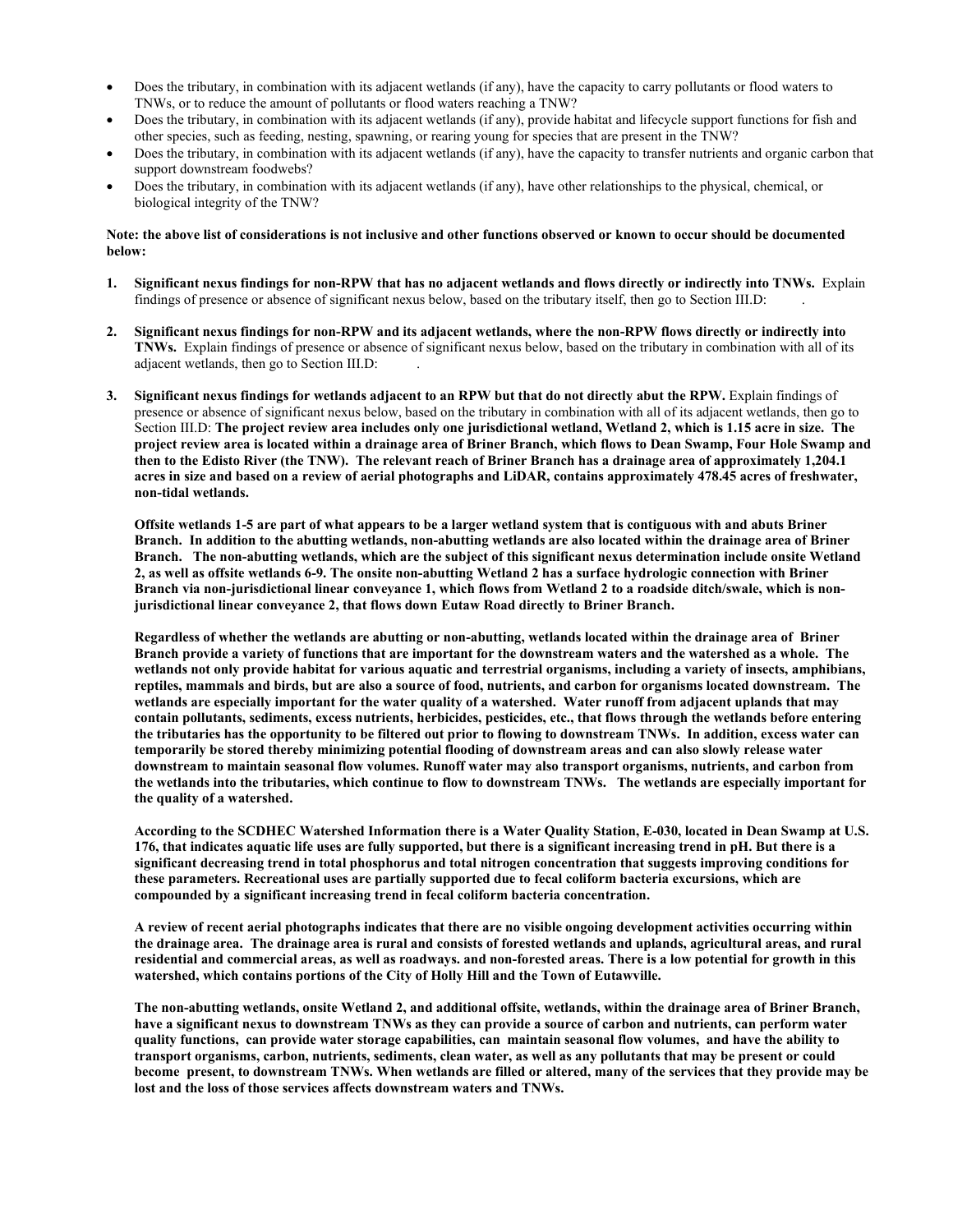#### **D. DETERMINATIONS OF JURISDICTIONAL FINDINGS. THE SUBJECT WATERS/WETLANDS ARE (CHECK ALL THAT APPLY):**

- **1. INWs and Adjacent Wetlands.** Check all that apply and provide size estimates in review area:<br> **1. INWs:** linear feet width (ft), Or, acres. **TNWs:** linear feet width (ft), Or, acres.  $\Box$  Wetlands adjacent to TNWs: acres.
- **2. RPWs that flow directly or indirectly into TNWs.** 
	- $\boxtimes$  Tributaries of TNWs where tributaries typically flow year-round are jurisdictional. Provide data and rationale indicating that tributary is perennial: Tributary is located offsite and it is a named tributary, Briner Branch. Briner Branch is visible in aerial photographs and LiDAR and appears as a blue line tributary on topograph maps. Briner Branch is visible on Google Streetview photos on public roads at Eutaw Road, Toney Bay Road, and the furthest downstream point of the reach, at Strong Road. In the Google Streetview photos, water was present within defined bed and banks. The approximate drainage area of this reach of Briner Branch is 1, 204.1 acres in size with approximately 457.45 acres if wetlands within the drainage area. For these reasons, it was determined that Briner Branch is a relatively permanent water with perennial flow. Briner Branch flows to Dean Swamp, then to Four Hole Swamp, and then to the Edisto River which is the TNW. By definition, Briner Branch is jurisdictional and subject to regulation under Section 404 of the CWA.

□ Tributaries of TNW where tributaries have continuous flow "seasonally" (e.g., typically three months each year) are invitational. Deta surgesting this conclusion is against Section III D. Describe article in discrime th jurisdictional. Data supporting this conclusion is provided at Section III.B. Provide rationale indicating that tributary flows seasonally:

Provide estimates for jurisdictional waters in the review area (check all that apply):

□ Tributary waters: linear feet width (ft). **1** Tributary waters: **and interval in the Conduct Server of Servers** intervals of the conduction of the conduction of the deterministic density of the deterministic density of the deterministic density of the deterministi

Identify type(s) of waters:

# **3. Non-RPWs[8](#page-13-0) that flow directly or indirectly into TNWs.**

■ Waterbody that is not a TNW or an RPW, but flows directly or indirectly into a TNW, and it has a significant nexus with a TNW is urisdictional. Deta supporting this conclusion is provided at Section III C TNW is jurisdictional. Data supporting this conclusion is provided at Section III.C.

Provide estimates for jurisdictional waters within the review area (check all that apply):

- □ Tributary waters: linear feet width (ft). **1** Tributary waters: **acres** inear feet other non-wetland waters: acres.
	-

Identify type(s) of waters: **.** 

# **4. Wetlands directly abutting an RPW that flow directly or indirectly into TNWs.**

- **T** Wetlands directly abut RPW and thus are jurisdictional as adjacent wetlands.
- **INTERNATIONAL INTERNATION** IN THE CONSTRUCTION OF THE CONSTRUCTION OF THE CONSTRUCTION OF THE CONSTRUCTION OF THE CONSTRUCTION OF THE CONSTRUCTION OF THE CONSTRUCTION OF THE CONSTRUCTION OF THE CONSTRUCTION OF THE CONS indicating that tributary is perennial in Section III.D.2, above. Provide rationale indicating that wetland is directly abutting an RPW: **.**
- Wetlands directly abutting an RPW where tributaries typically flow "seasonally." Provide data indicating that tributary is seasonal in Section III B and rationale in Section III D 2, above Provide rationale indicating t seasonal in Section III.B and rationale in Section III.D.2, above. Provide rationale indicating that wetland is directly abutting an RPW: .

Provide acreage estimates for jurisdictional wetlands in the review area:acres.

- **5. Wetlands adjacent to but not directly abutting an RPW that flow directly or indirectly into TNWs.** 
	- $\boxtimes$  Wetlands that do not directly abut an RPW, but when considered in combination with the tributary to which they are adjacent and with similarly situated adjacent wetlands, have a significant nexus with a TNW are jurisidictional. Data supporting this conclusion is provided at Section III.C.

Provide acreage estimates for jurisdictional wetlands in the review area: **Wetland 2: 1.15** acres.

<span id="page-13-0"></span><sup>8</sup> See Footnote # 3.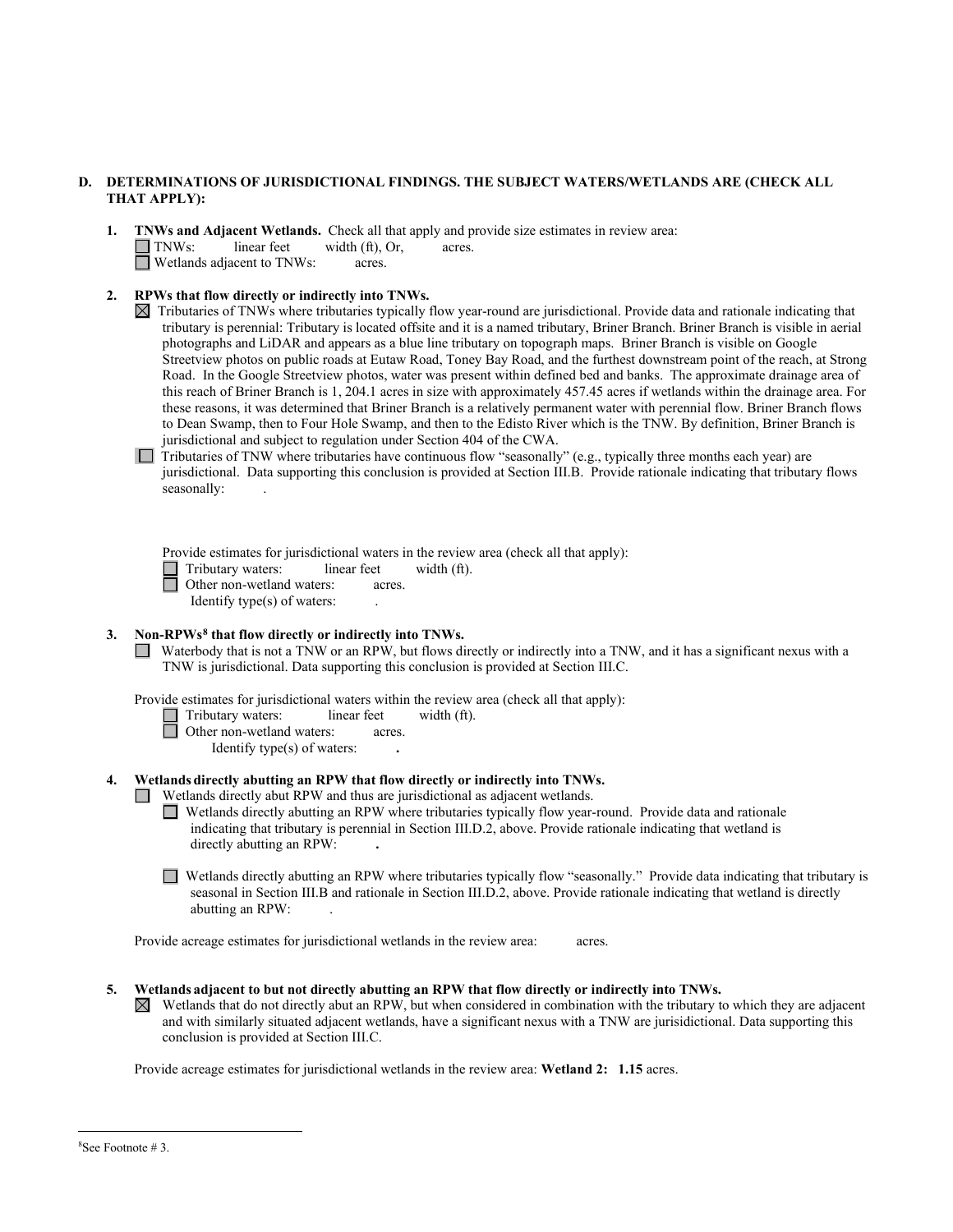#### **6. Wetlands adjacent to non-RPWs that flow directly or indirectly into TNWs.**

Wetlands adjacent to such waters, and have when considered in combination with the tributary to which they are adjacent and with similarly situated adjacent wetlands, have a significant nexus with a TNW are jurisdictional. Data supporting this conclusion is provided at Section III.C. □

Provide estimates for jurisdictional wetlands in the review area:acres.

#### **7. Impoundments of jurisdictional waters. [9](#page-14-0)**

- As a general rule, the impoundment of a jurisdictional tributary remains jurisdictional.
	-
	- Demonstrate that water meets the criteria for one of the categories presented above (1-6), or
- □ Demonstrate that impoundment was created from "waters of the U.S.," or<br>
□ Demonstrate that water meets the criteria for one of the categories present<br>
□ Demonstrate that water is isolated with a nexus to commerce (see E Demonstrate that water is isolated with a nexus to commerce (see E below). □

#### **E. ISOLATED [INTERSTATE OR INTRA-STATE] WATERS, INCLUDING ISOLATED WETLANDS, THE USE, DEGRADATION OR DESTRUCTION OF WHICH COULD AFFECT INTERSTATE COMMERCE, INCLUDING ANY SUCH WATERS (CHECK ALL THAT APPLY):[10](#page-14-1)**

- □ which are or could be used by interstate or foreign travelers for recreational or other purposes.
- □ from which fish or shellfish are or could be taken and sold in interstate or foreign commerce.
- which are or could be used for industrial purposes by industries in interstate commerce.
- □ Interstate isolated waters. Explain: .
- □ Other factors. Explain: .

#### **Identify water body and summarize rationale supporting determination:** .

Provide estimates for jurisdictional waters in the review area (check all that apply):

Tributary waters: linear feet width (ft).<br>
Other non-wetland waters: acres.<br>
Identify trac(c) of waters:

Other non-wetland waters: acres.

Identify type(s) of waters: **.** 

■ Wetlands: acres.

# **F. NON-JURISDICTIONAL WATERS, INCLUDING WETLANDS (CHECK ALL THAT APPLY):**

□ If potential wetlands were assessed within the review area, these areas did not meet the criteria in the 1987 Corps of Engineers Wetland Delineerion Manual and/or appropriate Peorional Supplements Wetland Delineation Manual and/or appropriate Regional Supplements.

**■** Review area included isolated waters with no substantial nexus to interstate (or foreign) commerce.<br>□ Prior to the Jan 2001 Supreme Court decision in "SWANCC" the raview area would have been

□ Prior to the Jan 2001 Supreme Court decision in "*SWANCC*," the review area would have been regulated based <u>solely</u> on the " "Migratory Bird Rule" (MBR).

Waters do not meet the "Significant Nexus" standard, where such a finding is required for jurisdiction. Explain: ■ Waters do not meet the "Significant Nexus" st<br>
Other: (explain, if not covered above):

Provide acreage estimates for non-jurisdictional waters in the review area, where the sole potential basis of jurisdiction is the MBR factors (i.e., presence of migratory birds, presence of endangered species, use of water for irrigated agriculture), using best professional judgment (check all that apply):

Non-wetland waters (i.e., rivers, streams):linear feetwidth (ft).

Lakes/ponds: acres.

Other non-wetland waters: acres. List type of aquatic resource:

Wetlands: acres.

П

Provide acreage estimates for non-jurisdictional waters in the review area that do not meet the "Significant Nexus" standard, where such a finding is required for jurisdiction (check all that apply):

- Non-wetland waters (i.e., rivers, streams):linear feet,width (ft).
- Lakes/ponds: acres.

Other non-wetland waters: acres. List type of aquatic resource:

Wetlands: acres.

<span id="page-14-0"></span><sup>&</sup>lt;sup>9</sup> To complete the analysis refer to the key in Section III.D.6 of the Instructional Guidebook.

<span id="page-14-1"></span>**<sup>10</sup> Prior to asserting or declining CWA jurisdiction based solely on this category, Corps Districts will elevate the action to Corps and EPA HQ for review consistent with the process described in the Corps/EPA** *Memorandum Regarding CWA Act Jurisdiction Following Rapanos.*